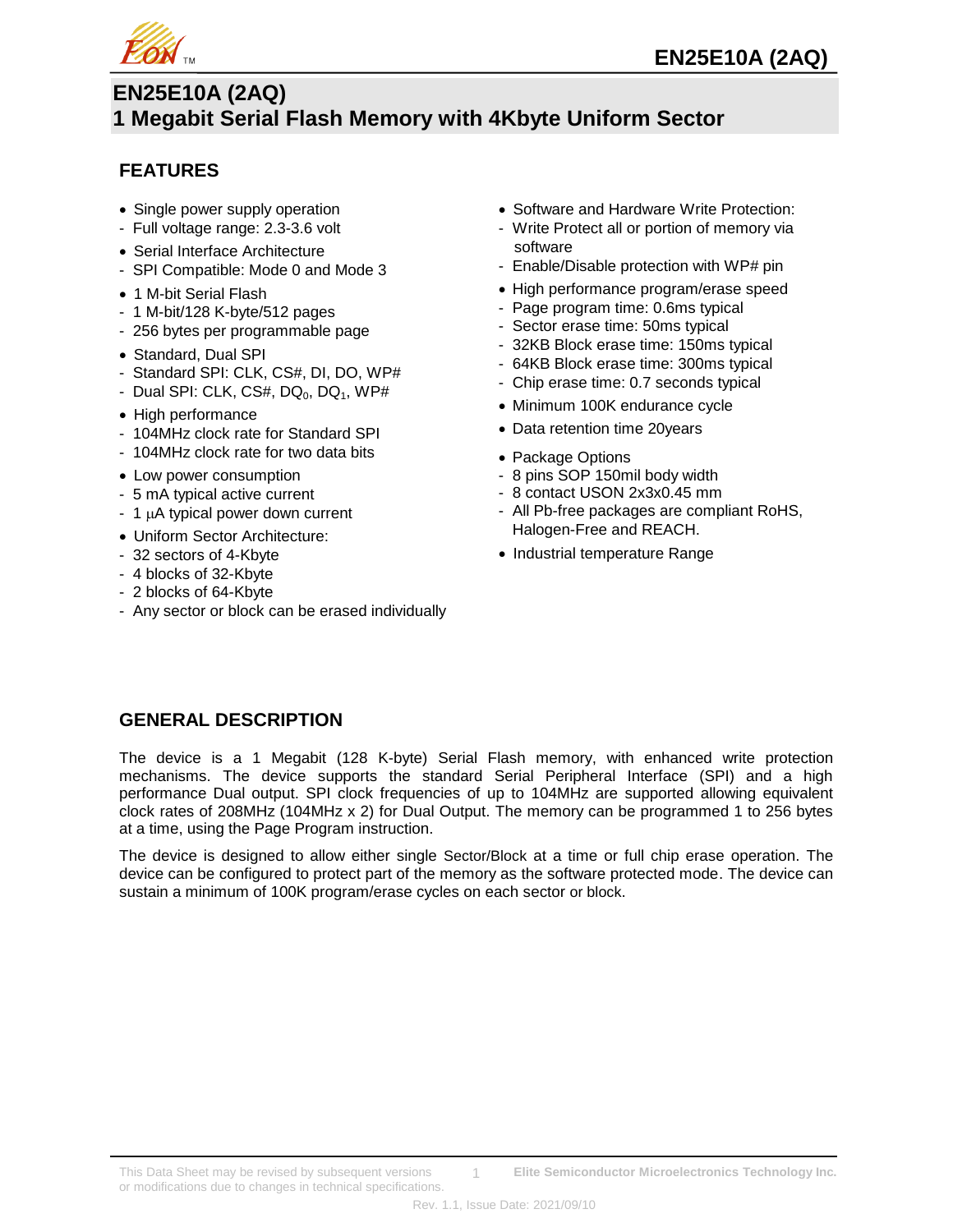

## **Figure.1 CONNECTION DIAGRAMS (TOP VIEW)**





This Data Sheet may be revised by subsequent versions **Elite Semiconductor Microelectronics Technology Inc.** or modifications due to changes in technical specifications. 2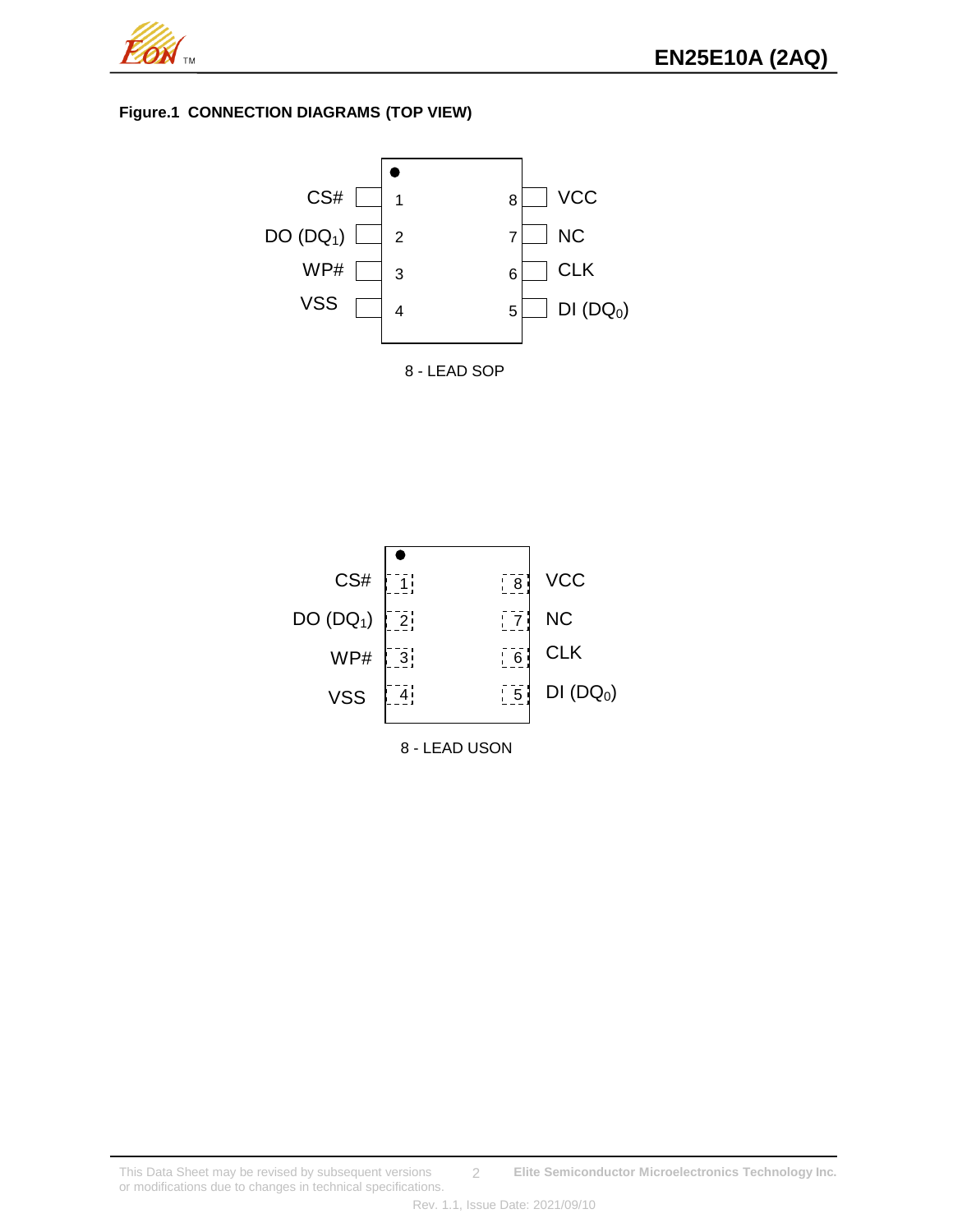

## **Figure 2. BLOCK DIAGRAM**



## **Note:**

1.  $DQ_0$  and  $DQ_1$  are used for Dual instructions.

This Data Sheet may be revised by subsequent versions **Elite Semiconductor Microelectronics Technology Inc.** or modifications due to changes in technical specifications. 3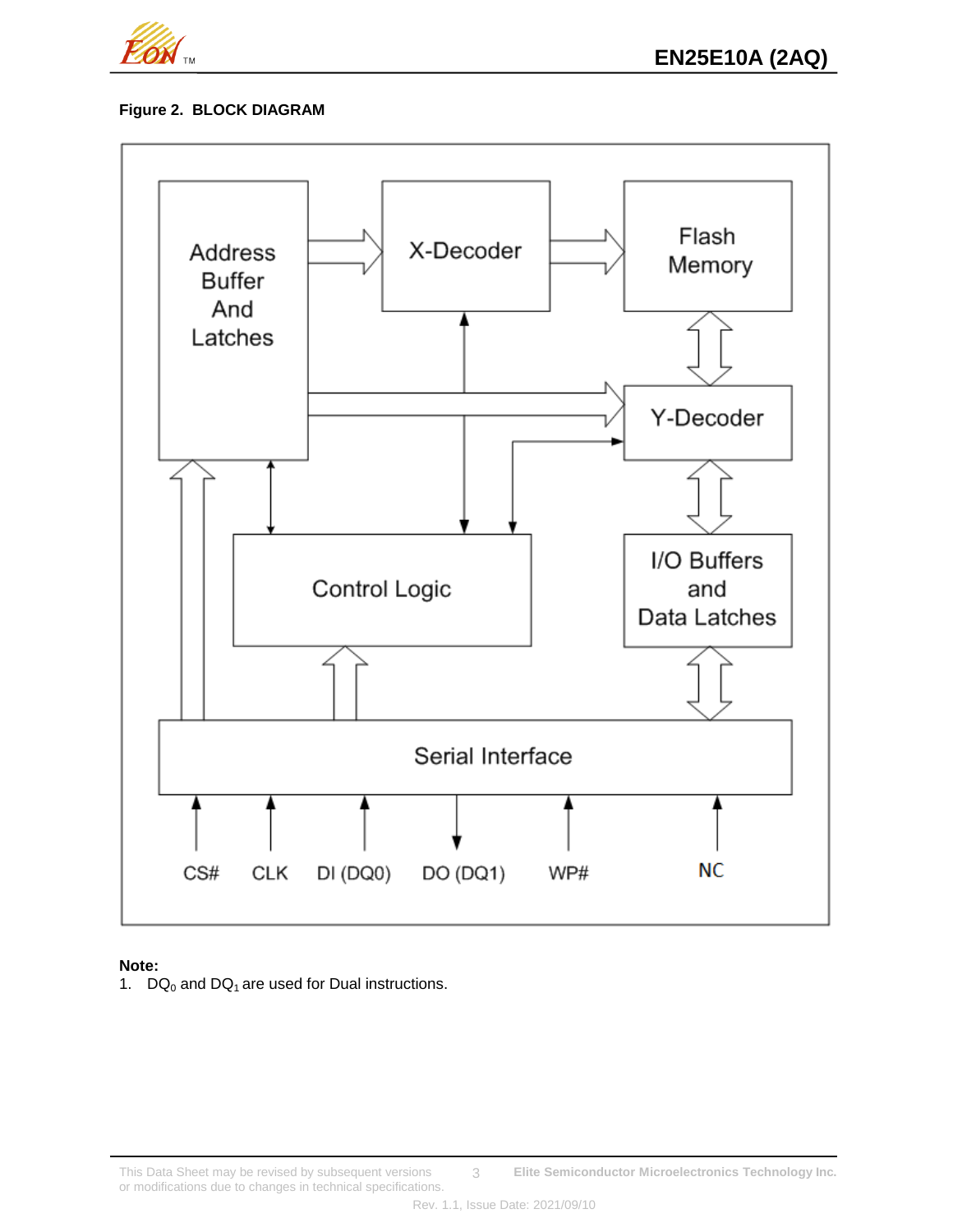

### **Table 1. Pin Names**

| <b>Symbol</b>         | <b>Pin Name</b>                               |
|-----------------------|-----------------------------------------------|
| <b>CLK</b>            | Serial Clock Input                            |
| DI (DQ <sub>0</sub> ) | *1<br>Serial Data Input (Data Input Output 0) |
| DO (DQ <sub>1</sub> ) | *1<br>Serial Data Output (Data Output 1)      |
| CS#                   | <b>Chip Select</b>                            |
| WP#                   | <b>Write Protect</b>                          |
| <b>NC</b>             | NC pin                                        |
| Vcc                   | Supply Voltage (2.3-3.6V)                     |
| Vss                   | Ground                                        |
| <b>NC</b>             | No Connect                                    |

Note:

1. DQ<sub>0</sub> and DQ<sub>1</sub> are used for Dual instructions.

# **SIGNAL DESCRIPTION**

### **Serial Data Input, Output and IOs (DI, DO and DQ0, DQ1)**

The device support standard SPI, Dual SPI operation. Standard SPI instructions use the unidirectional DI (input) pin to serially write instructions, addresses or data to the device on the rising edge of the Serial Clock (CLK) input pin. Standard SPI also uses the unidirectional DO (output) to read data or status from the device on the falling edge CLK.

Dual SPI instruction use the bidirectional IO pins to serially write instruction, addresses or data to the device on the rising edge of CLK and read data or status from the device on the falling edge of CLK.

## **Serial Clock (CLK)**

The SPI Serial Clock Input (CLK) pin provides the timing for serial input and output operations. ("See SPI Mode")

#### **Chip Select (CS#)**

The SPI Chip Select (CS#) pin enables and disables device operation. When CS# is high the device is deselected and the Serial Data Output (DO, or DQ<sub>0</sub>, DQ<sub>1</sub>) pins are at high impedance. When deselected, the devices power consumption will be at standby levels unless an internal erase, program or status register cycle is in progress. When CS# is brought low the device will be selected, power consumption will increase to active levels and instructions can be written to and data read from the device. After power-up, CS# must transition from high to low before a new instruction will be accepted.

#### **Write Protect (WP#)**

The Write Protect (WP#) pin can be used to prevent the Status Register from being written. Used in conjunction with the Status Register's Block Protect (BP0, BP1, BP2) bits and Status Register Protect (SRP) bits, a portion or the entire memory array can be hardware protected. WP# default is enabled, user can disable it by set WPDIS=1 in status register.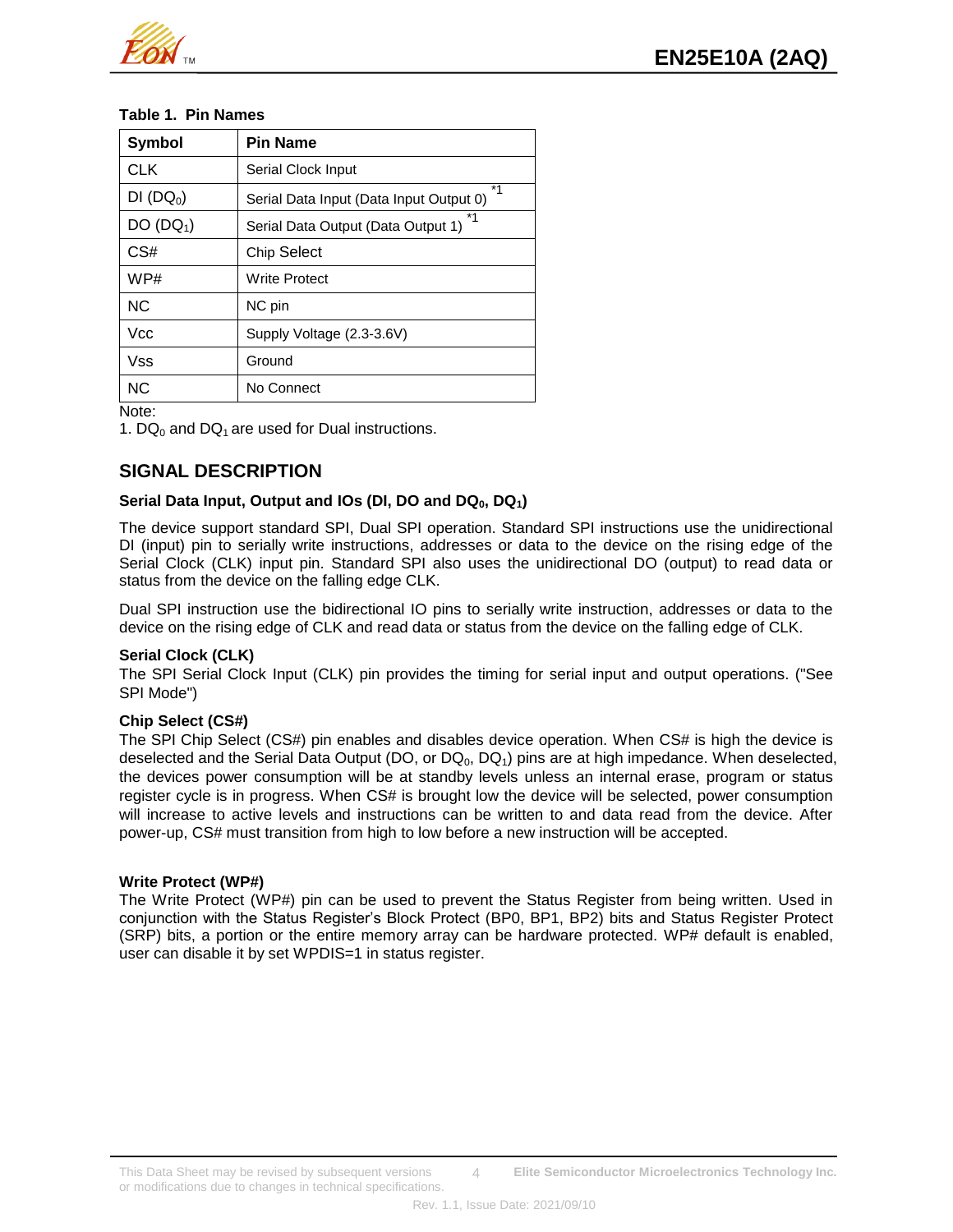

## **MEMORY ORGANIZATION**

The memory is organized as:

- $\bullet$  131,072 bytes
- **•** Uniform Sector Architecture 4 blocks of 32-Kbyte 2 blocks of 64-Kbyte 32 sectors of 4-Kbyte
- 512 pages (256 bytes each)

Each page can be individually programmed (bits are programmed from 1 to 0). The device is Sector, Block or Chip Erasable but not Page Erasable.

| 64KB Block | <b>32KB Block</b> | <b>Sector</b> | <b>Address range</b> |         |  |
|------------|-------------------|---------------|----------------------|---------|--|
|            |                   | 3             | 01F000h              | 01FFFFh |  |
|            |                   |               |                      |         |  |
|            |                   | 16            | 010000h              | 010FFFh |  |
|            |                   | 15            | 00F000h              | 00FFFFh |  |
| 0          |                   |               |                      |         |  |
|            |                   |               | 000000h              | 000FFFh |  |

## **Table 2. Uniform Block Sector Architecture**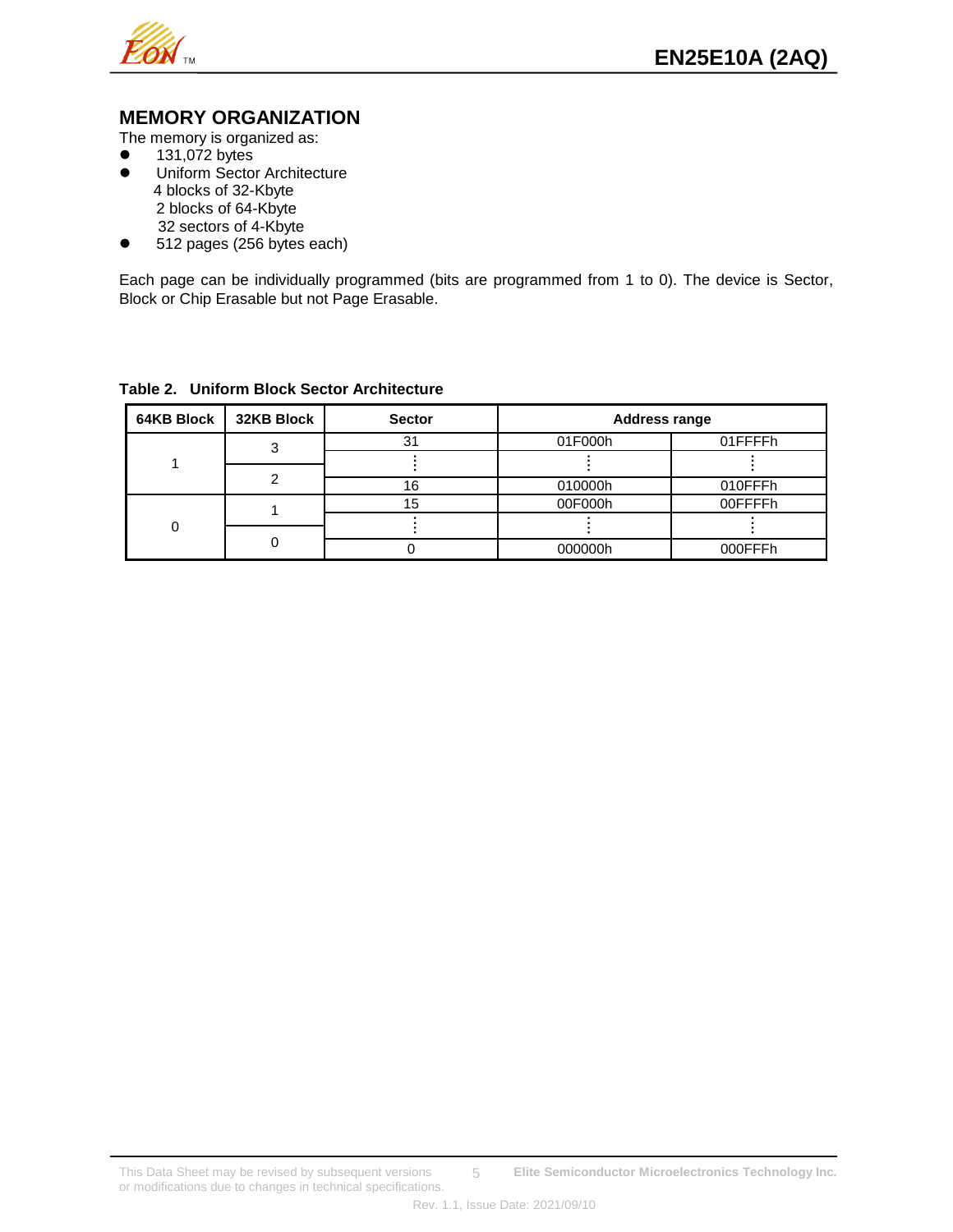

# **OPERATING FEATURES**

## **Standard SPI Modes**

The device is accessed through a SPI compatible bus consisting of four signals: Serial Clock (CLK), Chip Select (CS#), Serial Data Input (DI) and Serial Data Output (DO). Both SPI bus operation Modes 0 (0,0) and 3 (1,1) are supported. The primary difference between Mode 0 and Mode 3, as shown in Figure 3, concerns the normal state of the CLK signal when the SPI bus master is in standby and data is not being transferred to the Serial Flash. For Mode 0 the CLK signal is normally low. For Mode 3 the CLK signal is normally high. In either case data input on the DI pin is sampled on the rising edge of the CLK. Data output on the DO pin is clocked out on the falling edge of CLK.

#### **Figure 3. SPI Modes**



### **Dual SPI Instruction**

The device supports Dual SPI operation when using the "Dual Output Fast Read" (3Bh) instructions. These instructions allow data to be transferred to or from the Serial Flash memory at two times the rate possible with the standard SPI. The Dual Read instructions are ideal for quickly downloading code from Flash to RAM upon power-up (code-shadowing) or for application that cache code-segments to RAM for execution. The Dual output feature simply allows the SPI input pin to also serve as an output during this instruction. When using Dual SPI instructions the DI and DO pins become bidirectional I/O pins;  $DQ_0$ and  $DQ<sub>1</sub>$ . All other operations use the standard SPI interface with single output signal.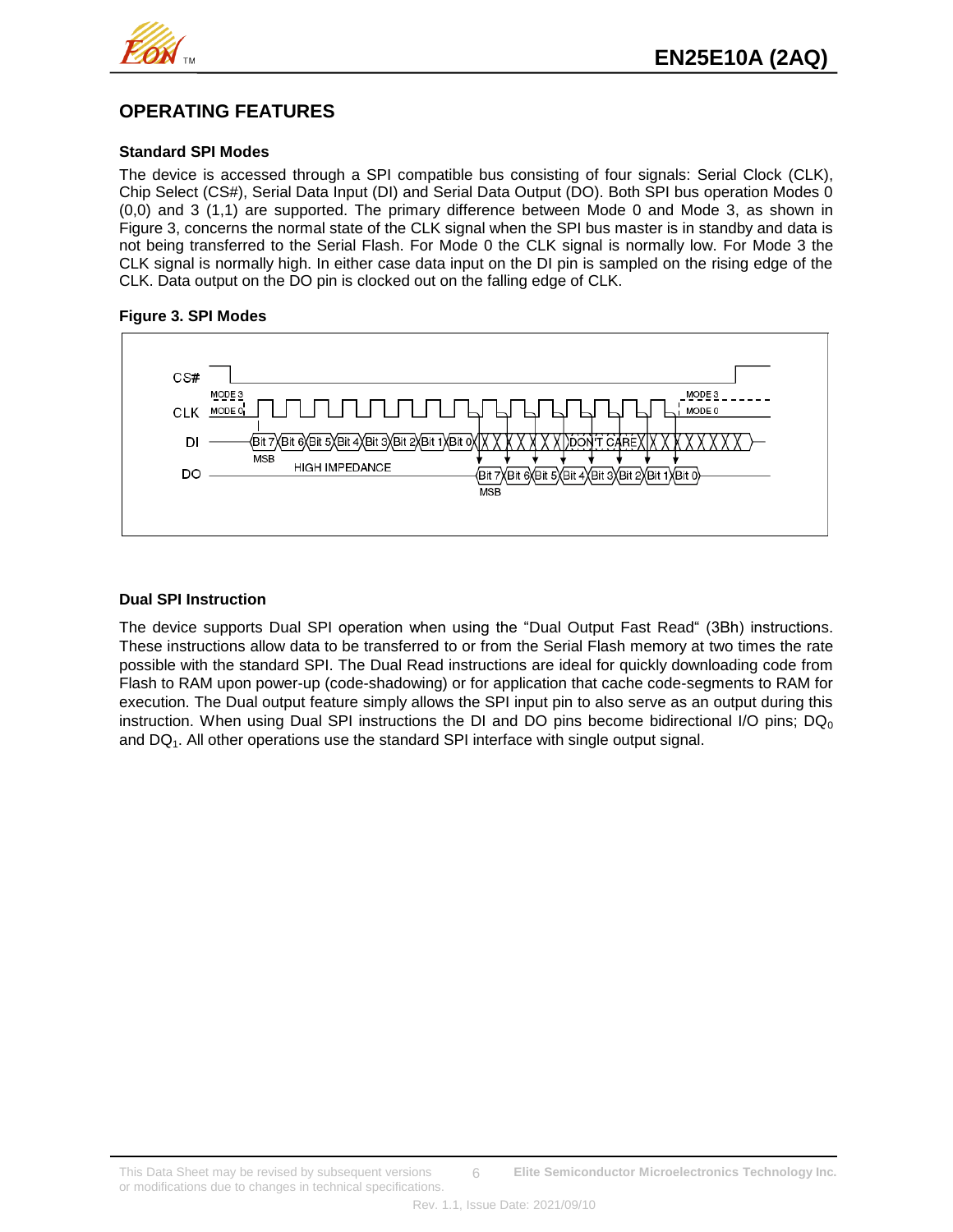

#### **Page Programming**

To program one data byte, two instructions are required: Write Enable (WREN), which is one byte, and a Page Program (PP) sequence, which consists of four bytes plus data. This is followed by the internal Program cycle (of duration  $t_{PP}$ ).

To spread this overhead, the Page Program (PP) instruction allows up to 256 bytes to be programmed at a time (changing bits from 1 to 0) provided that they lie in consecutive addresses on the same page of memory.

#### **Sector Erase, Half Block Erase, Block Erase and Chip Erase**

The Page Program (PP) instruction allows bits to be reset from 1 to 0. Before this can be applied, the bytes of memory need to have been erased to all 1s (FFh). This can be achieved a sector at a time, using the Sector Erase (SE) instruction, half a block at a time using the Half Block Erase (HBE) instruction, a block at a time using the Block Erase (BE) instruction or throughout the entire memory, using the Chip Erase (CE) instruction. This starts an internal Erase cycle (of duration t<sub>SE</sub>, t<sub>HBE</sub>, t<sub>BE</sub> or t<sub>CE</sub>). The Erase instruction must be preceded by a Write Enable (WREN) instruction.

#### **Polling During a Write, Program or Erase Cycle**

A further improvement in the time to Write Status Register (WRSR), Program (PP) or Erase (SE, HBE, BE or CE) can be achieved by not waiting for the worst case delay ( $t_W$ ,  $t_{PP}$ ,  $t_{SE}$ ,  $t_{HBE}$ ,  $t_{BE}$  or  $t_{CE}$ ). The Write In Progress (WIP) bit is provided in the Status Register so that the application program can monitor its value, polling it to establish when the previous Write cycle, Program cycle or Erase cycle is complete.

#### **Active Power, Stand-by Power and Deep Power-Down Modes**

When Chip Select (CS#) is Low, the device is enabled, and in the Active Power mode. When Chip Select (CS#) is High, the device is disabled, but could remain in the Active Power mode until all internal cycles have completed (Program, Erase, and Write Status Register). The device then goes into the Stand-by Power mode. The device consumption drops to  $I_{CC1}$ .

The Deep Power-down mode is entered when the specific instruction (the Enter Deep Power-down Mode (DP) instruction) is executed. The device consumption drops further to  $I_{CC2}$ . The device remains in this mode until another specific instruction (the Release from Deep Power-down Mode, and Read Device ID (RDI) and Software Reset instruction) is executed.

All other instructions are ignored while the device is in the Deep Power-down mode. This can be used as an extra software protection mechanism, when the device is not in active use, to protect the device from inadvertent Write, Program or Erase instructions.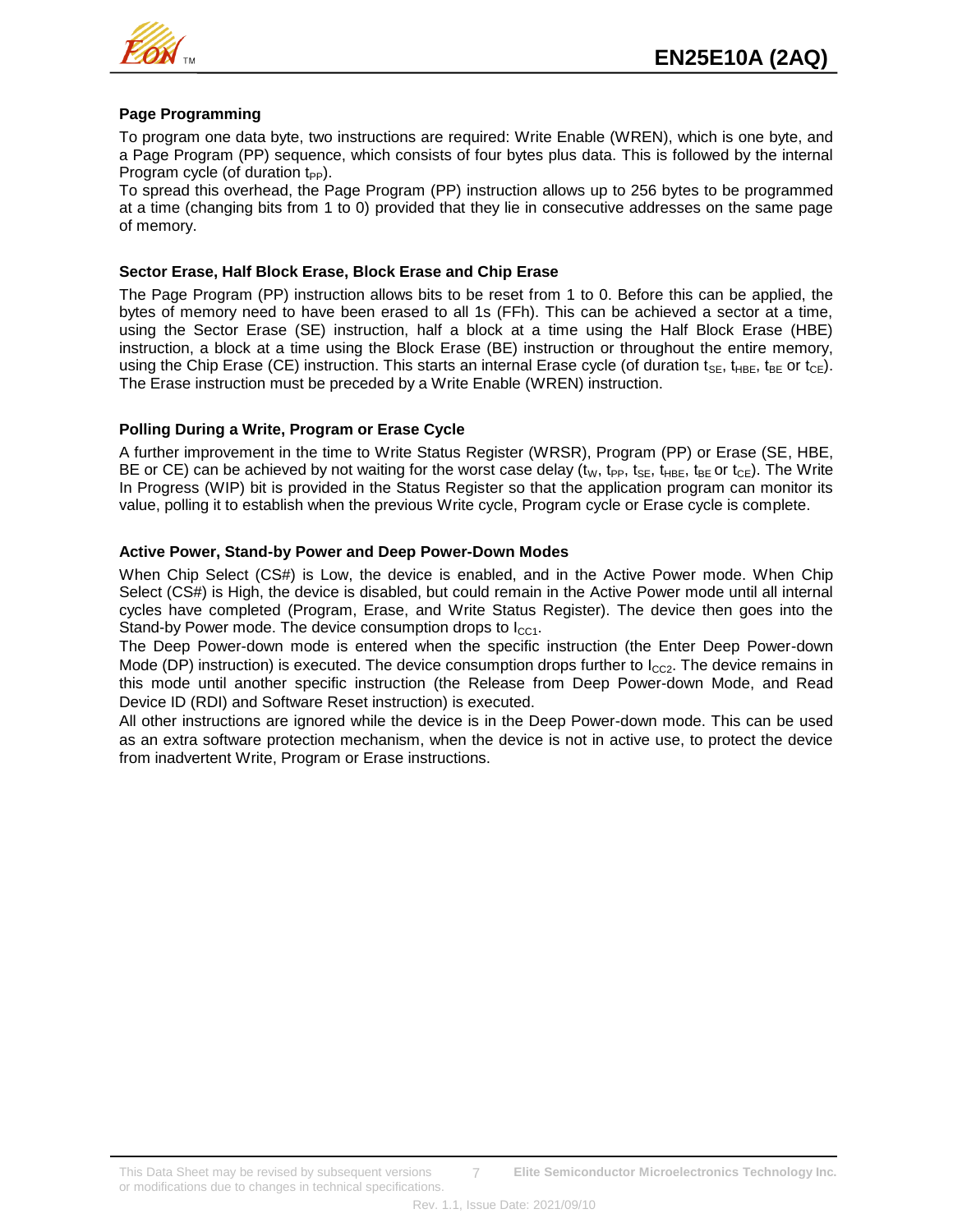

## **Write Protection**

Applications that use non-volatile memory must take into consideration the possibility of noise and other adverse system conditions that may compromise data integrity. To address this concern the device provides the following data protection mechanisms:

- Power-On Reset and an internal timer ( $t_{PI\,$  IW) can provide protection against inadvertent changes while the power supply is outside the operating specification.
- Program, Erase and Write Status Register instructions are checked that they consist of a number of clock pulses that is a multiple of eight, before they are accepted for execution.
- All instructions that modify data must be preceded by a Write Enable (WREN) instruction to set the Write Enable Latch (WEL) bit. This bit is returned to its reset state by the following events: – Power-up
	- Write Disable (WRDI) instruction completion or Write Status Register (WRSR) instruction completion or Page Program (PP) instruction completion or Sector Erase (SE) instruction completion or Half Block Erase (HBE) / Block Erase (BE) instruction completion or Chip Erase (CE) instruction completion
- The Block Protect (BP2, BP1, BP0) bits allow part of the memory to be configured as read-only. This is the Software Protected Mode (SPM).
- The Write Protect (WP#) signal allows the Block Protect (BP2, BP1, BP0) bits and Status Register Protect (SRP) bit to be protected. This is the Hardware Protected Mode (HPM).
- In addition to the low power consumption feature, the Deep Power-down mode offers extra software protection from inadvertent Write, Program and Erase instructions, as all instructions are ignored except one particular instruction (the Release from Deep Power-down instruction).

| <b>Status Register Content</b> |                 |                 | <b>Memory Content</b> |                  |              |                |  |
|--------------------------------|-----------------|-----------------|-----------------------|------------------|--------------|----------------|--|
| BP <sub>2</sub>                | BP <sub>1</sub> | B <sub>P0</sub> | <b>Protect Areas</b>  | <b>Addresses</b> | Density (KB) | <b>Portion</b> |  |
|                                |                 | 0               | None                  | None             | <b>None</b>  | None           |  |
|                                |                 |                 | Sector 0 to 29        | 000000h-01DFFFh  | 120KB        | Lower 15/16    |  |
|                                |                 | 0               | Sector 0 to 27        | 000000h-01BFFFh  | 112KB        | Lower 7/8      |  |
|                                |                 |                 | Sector 0 to 23        | 000000h-017FFFh  | 96KB         | Lower 3/4      |  |
|                                |                 | 0               | Sector 0 to 15        | 000000h-00FFFFh  | 64KB         | Lower $1/2$    |  |
|                                |                 |                 | All                   | 000000h-01FFFFh  | 128KB        | All            |  |
|                                |                 | 0               | All                   | 000000h-01FFFFh  | 128KB        | All            |  |
|                                |                 |                 | All                   | 000000h-01FFFFh  | 128KB        | All            |  |

### **Table 3. Protected Area Sizes Sector Organization**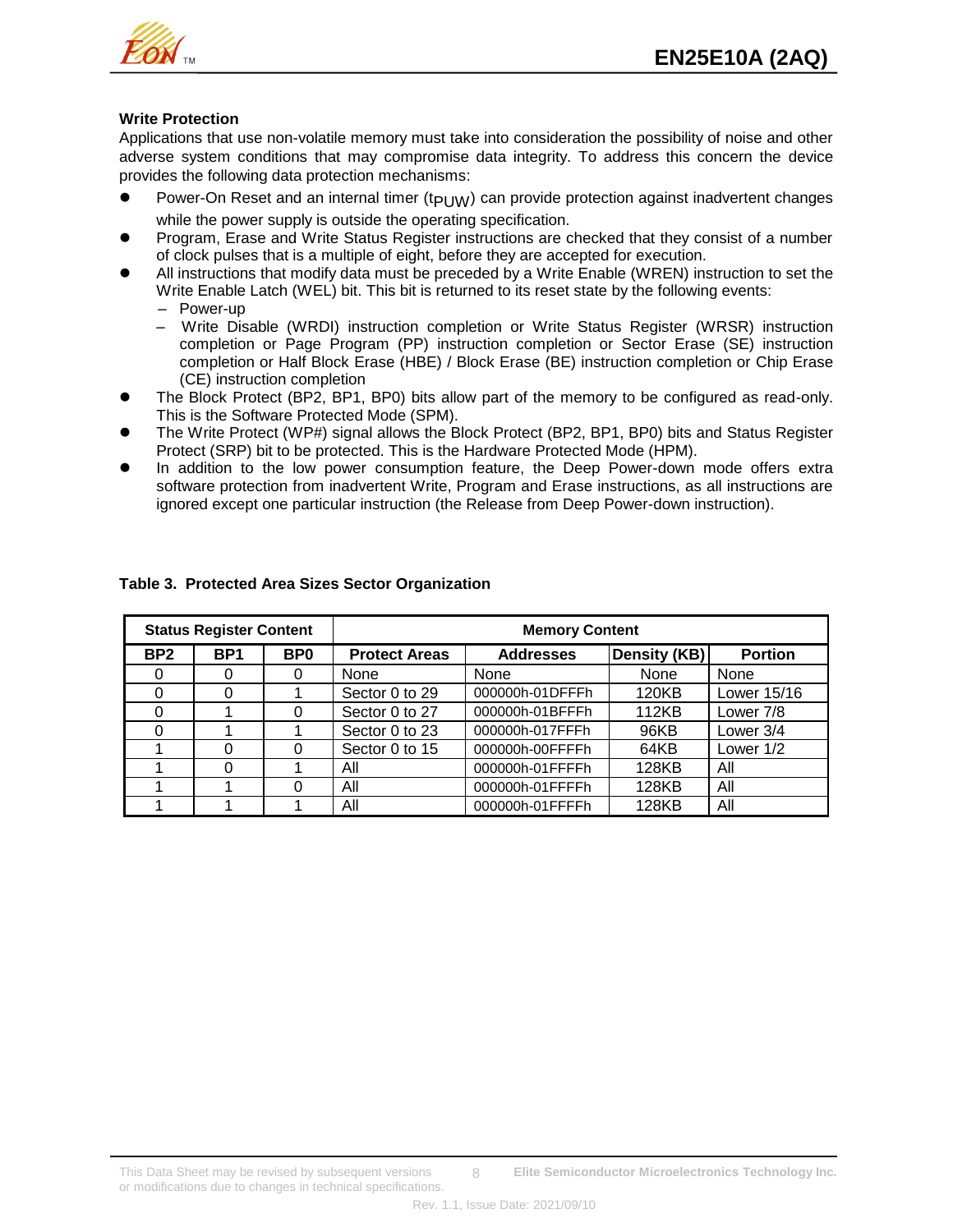

## **INSTRUCTIONS**

All instructions, addresses and data are shifted in and out of the device, most significant bit first. Serial Data Input (DI) is sampled on the first rising edge of Serial Clock (CLK) after Chip Select (CS#) is driven Low. Then, the one-byte instruction code must be shifted in to the device, most significant bit first, on Serial Data Input (DI), each bit being latched on the rising edges of Serial Clock (CLK).

The instruction set is listed in Table 4. Every instruction sequence starts with a one-byte instruction code. Depending on the instruction, this might be followed by address bytes, or by data bytes, or by both or none. Chip Select (CS#) must be driven High after the last bit of the instruction sequence has been shifted in. In the case of a Read Data Bytes (READ), Read Data Bytes at Higher Speed (Fast Read), Dual Output Fast Read (3Bh), Read Status Register (RDSR) or Release from Deep Power-down, and Read Device ID (RDI) instruction, the shifted-in instruction sequence is followed by a data-out sequence. Chip Select (CS#) can be driven High after any bit of the data-out sequence is being shifted out.

In the case of a Page Program (PP), Sector Erase (SE), Half Block Erase (HBE), Block Erase (BE), Chip Erase (CE), Write Status Register (WRSR), Write Enable (WREN), Write Disable (WRDI) or Deep Power-down (DP) instruction, Chip Select (CS#) must be driven High exactly at a byte boundary, otherwise the instruction is rejected, and is not executed. That is, Chip Select (CS#) must driven High when the number of clock pulses after Chip Select (CS#) being driven Low is an exact multiple of eight. For Page Program, if at any time the input byte is not a full byte, nothing will happen and WEL will not be reset.

**In the case of multi-byte commands of Page Program (PP) and Release from Deep Power Down (RES) minimum number of bytes specified has to be given, without which, the command will be ignored.**

**In the case of Page Program, if the number of byte after the command is less than 4 (at least 1 data byte), it will be ignored too. In the case of SE, HBE and BE, exact 24-bit address is a must, any less or more will cause the command to be ignored.**

All attempts to access the memory array during a Write Status Register cycle, Program cycle or Erase cycle are ignored, and the internal Write Status Register cycle, Program cycle or Erase cycle continues unaffected.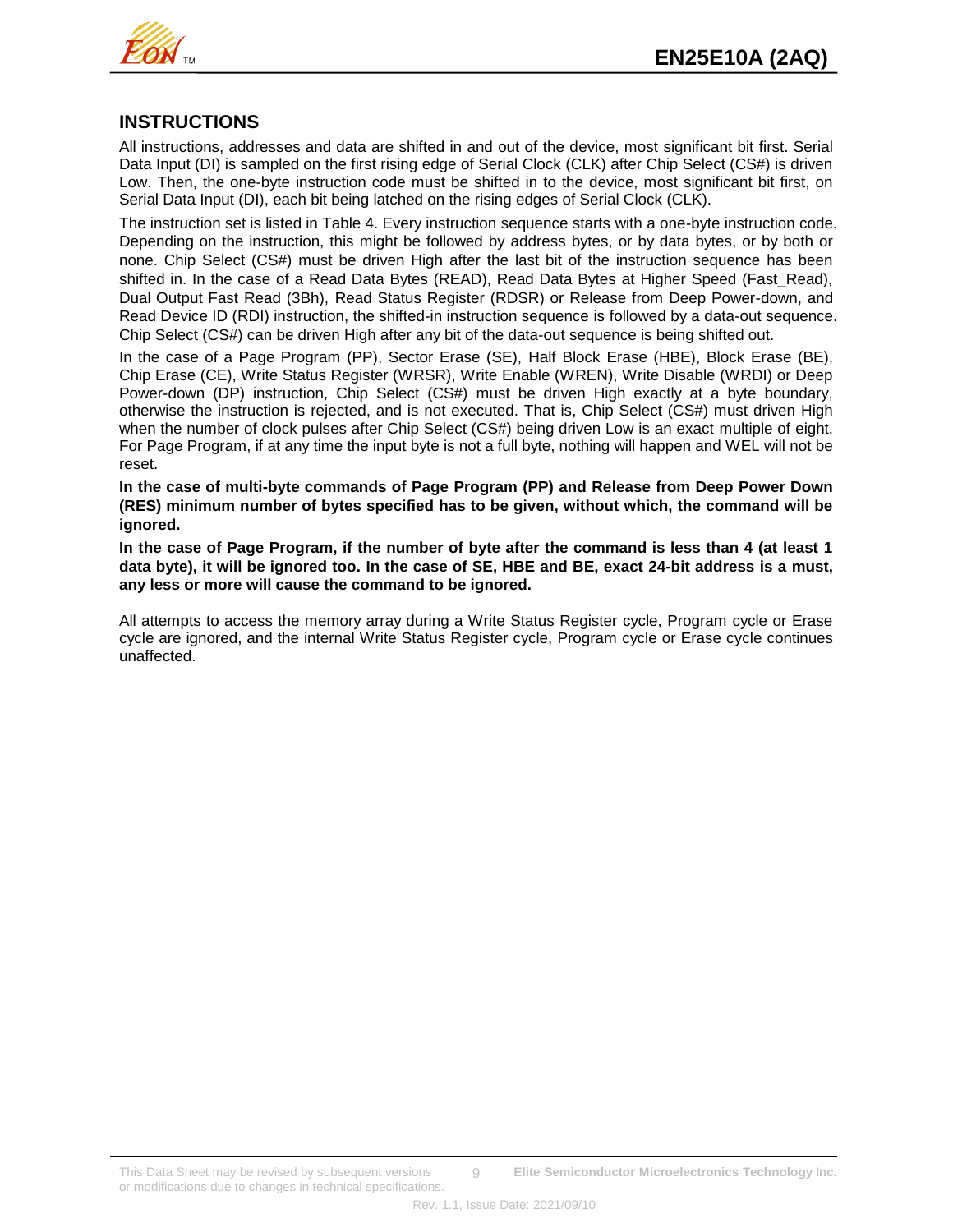

## **Table 4A. Instruction Set**

| <b>Instruction Name</b>                                | Byte 1<br>Code   | Byte 2          | Byte 3       | Byte 4      | Byte 5                 | Byte 6                 | n-Bytes          |
|--------------------------------------------------------|------------------|-----------------|--------------|-------------|------------------------|------------------------|------------------|
| <b>RSTEN</b>                                           | 66h              |                 |              |             |                        |                        |                  |
| RST <sup>(2)</sup>                                     | 99h              |                 |              |             |                        |                        |                  |
| <b>Write Enable</b>                                    | 06h              |                 |              |             |                        |                        |                  |
| <b>Write Disable</b>                                   | 04h              |                 |              |             |                        |                        |                  |
| <b>Read Status</b><br>Register                         | 05h              | $(S7-S0)^{(3)}$ |              |             |                        |                        | continuous $(4)$ |
| <b>Write Status</b><br>Register                        | 01h              | S7-S0           |              |             |                        |                        |                  |
| Page Program                                           | 02 <sub>h</sub>  | A23-A16         | A15-A8       | $A7 - A0$   | $D7-D0$                | Next byte              | continuous       |
| Sector Erase                                           | 20h              | A23-A16         | A15-A8       | $A7 - A0$   |                        |                        |                  |
| 32KB Half Block<br>Erase (HBE)                         | 52h              | A23-A16         | A15-A8       | $A7 - A0$   |                        |                        |                  |
| 64KB Block Erase                                       | D <sub>8</sub> h | A23-A16         | A15-A8       | $A7 - A0$   |                        |                        |                  |
| Chip Erase                                             | C7h/60h          |                 |              |             |                        |                        |                  |
| Deep Power-down                                        | B <sub>9</sub> h |                 |              |             |                        |                        |                  |
| Release from Deep<br>Power-down, and<br>read Device ID | ABh              | dummy           | dummy        | dummy       | $(ID7-IDO)$            |                        | (6)              |
| Release from Deep<br>Power-down                        |                  |                 |              |             |                        |                        |                  |
| Manufacturer/<br>Device ID                             | 90 <sub>h</sub>  | dummy           | dummy        | 00h<br>01h  | (M7-M0)<br>$(ID7-IDO)$ | $(ID7-ID0)$<br>(M7-M0) | (7)              |
| Read Identification                                    | 9Fh              | $(M7-M0)$       | $(ID15-ID8)$ | $(ID7-IDO)$ | (7)                    |                        |                  |

#### **Notes:**

1. Device accepts eight-clocks command in Standard SPI mode

- 2. RST command only executed if RSTEN command is executed first. Any intervening command will disable Reset.
- 3. Data bytes are shifted with Most Significant Bit first. Byte fields with data in parenthesis "( )" indicate data being read from the device on the DO pin
- 4. The Status Register contents will repeat continuously until CS# terminate the instruction<br>5. The Device ID will repeat continuously until CS# terminates the instruction
- The Device ID will repeat continuously until CS# terminates the instruction
- 6. The Manufacturer ID and Device ID bytes will repeat continuously until CS# terminates the instruction.
- 00h on Byte 4 starts with MID and alternate with DID, 01h on Byte 4 starts with DID and alternate with MID
- 7. (M7-M0) : Manufacturer, (ID15-ID8) : Memory Type, (ID7-ID0) : Memory Capacity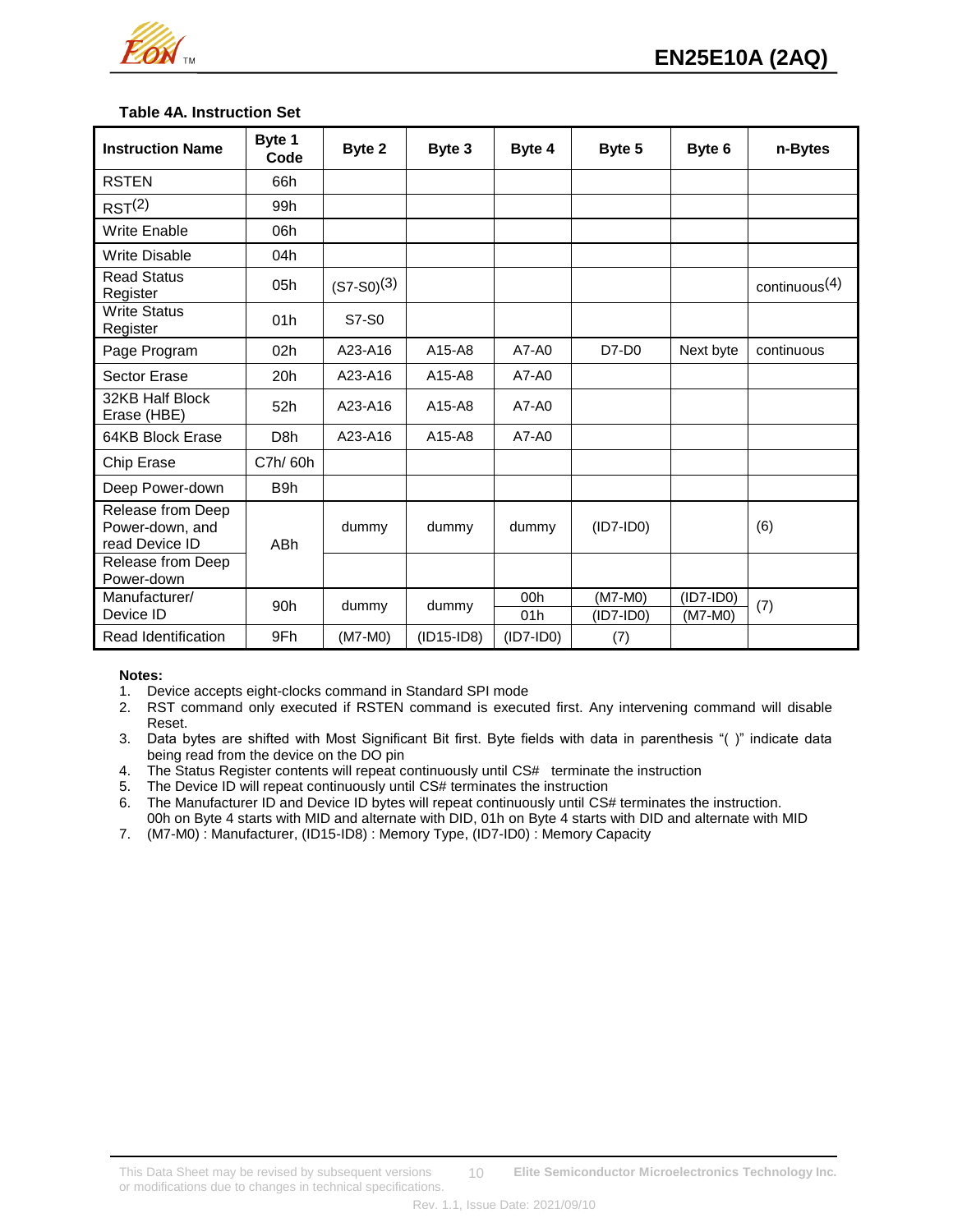

## **Table 4B. Instruction Set (Read Instruction)**

| <b>Instruction Name</b> | <b>OP Code</b> | <b>Address bits</b> | Dummy bits / Clocks<br>(Default) | Data Out    | Remark                                                        |
|-------------------------|----------------|---------------------|----------------------------------|-------------|---------------------------------------------------------------|
| Read Data               | 03h            | 24 bits             |                                  | $(D7-D0, )$ | (Next Byte)<br>continuous                                     |
| <b>Fast Read</b>        | 0Bh            | 24 bits             | 8 bits / 8 clocks                | $(D7-D0, )$ | (Next Byte)<br>continuous                                     |
| Dual Output Fast Read   | 3Bh            | 24 bits             | 8 bits / 8 clocks                | $(D7-D0, )$ | (one byte)<br>clocks.<br>$\overline{4}$<br>Per<br>continuous) |

## **Table 5. Manufacturer and Device Identification**

| <b>OP Code</b> | (M7-M0) | $(ID15-ID0)$ | $(ID7-ID0)$ |
|----------------|---------|--------------|-------------|
| ABh            |         |              | 10h         |
| 90h            | 1Ch     |              | 10h         |
| 9Fh            | 1Ch     | 4211h        |             |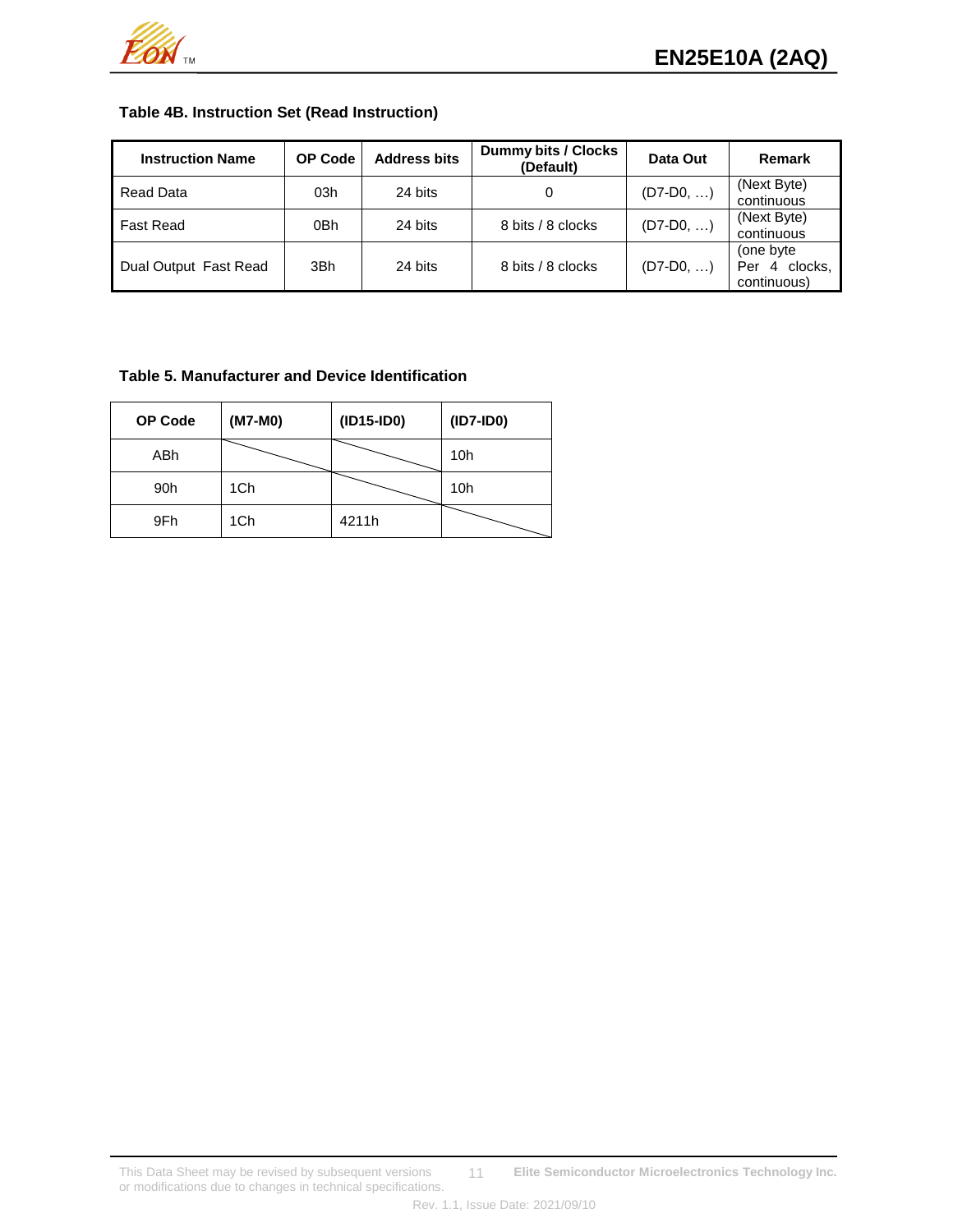

#### **Reset-Enable (RSTEN) (66h) and Reset (RST) (99h)**

The Reset operation is used as a system (software) reset that puts the device in normal operating Ready mode. This operation consists of two commands: Reset-Enable (RSTEN) and Reset (RST).

To reset the device the host drives CS# low, sends the Reset-Enable command (66h), and drives CS# high. Next, the host drives CS# low again, sends the Reset command (99h), and drives CS# high.

The Reset operation requires the Reset-Enable command followed by the Reset command. Any command other than the Reset command after the Reset-Enable command will disable the Reset-Enable.

A successful command execution will reset the status register to original setting vaule , see Figure 4. A device reset during an active Program or Erase operation aborts the operation, which can cause the data of the targeted address range to be corrupted or lost. Depending on the prior operation, the reset timing may vary. Recovery from a Write operation requires more software latency time  $(t_{SR})$  than recovery from other operations. Please Figure 4.1.



**Figure 4. Reset-Enable and Reset Sequence Diagram** 



**Figure 4.1 Software Reset Recovery**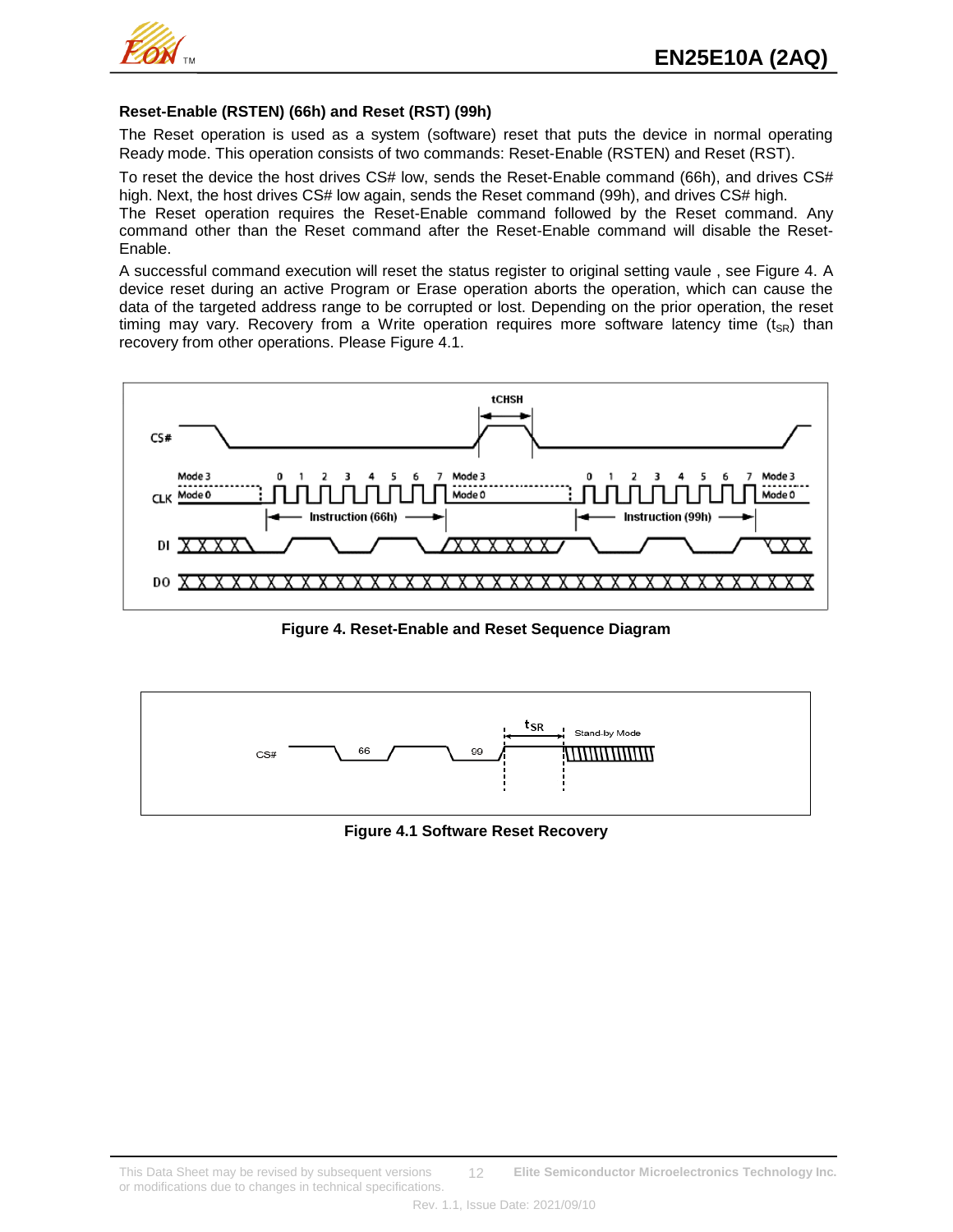

**EN25E10A (2AQ)** 

## **Software Reset Flow**



#### **Note:**

- 1. Reset-Enable (RSTEN) (66h) and Reset (RST) (99h) commands need to match standard SPI mode.
- 2. The reset command could be executed during embedded program and erase process.
- 3. This flow cannot release the device from Deep power down mode.
- 4. The Status Register Bit will reset to original setting value after reset done.
- 5. If user reset device during erase, the embedded reset cycle software reset latency will take about 28us in worst case.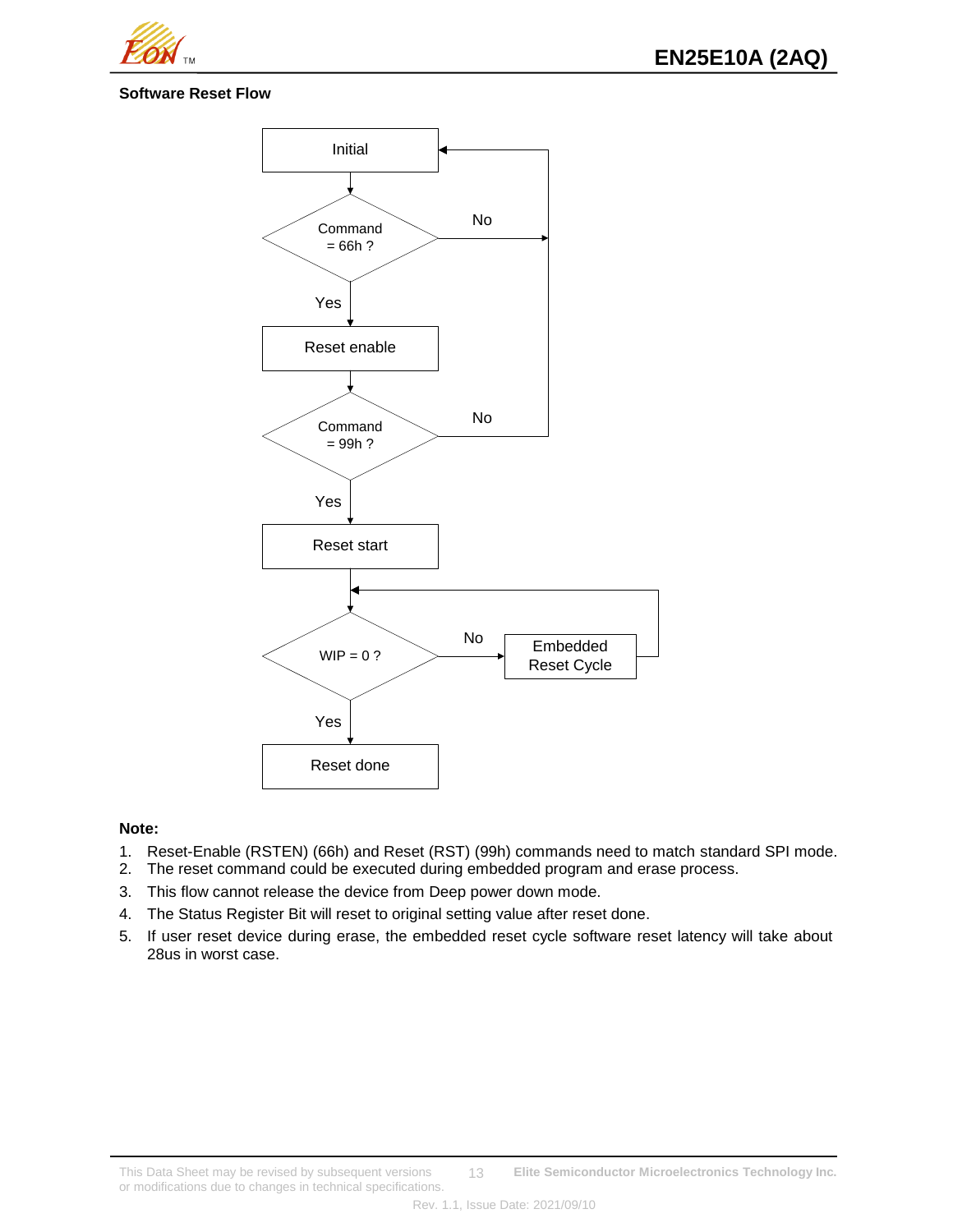

#### **Write Enable (WREN) (06h)**

The Write Enable (WREN) instruction (Figure 5) sets the Write Enable Latch (WEL) bit. The Write Enable Latch (WEL) bit must be set prior to every Page Program (PP), Sector Erase (SE), Half Block Erase (HBE), Block Erase (BE), Chip Erase (CE) and Write Status Register (WRSR) instruction.

The Write Enable (WREN) instruction is entered by driving Chip Select (CS#) Low, sending the instruction code, and then driving Chip Select (CS#) High.



**Figure 5. Write Enable Instruction Sequence Diagram**

#### **Write Disable (WRDI) (04h)**

The Write Disable instruction (Figure 6) resets the Write Enable Latch (WEL) bit in the Status Register to a 0 or exit from OTP mode to normal mode. The Write Disable instruction is entered by driving Chip Select (CS#) low, shifting the instruction code "04h" into the DI pin and then driving Chip Select (CS#) high. Note that the WEL bit is automatically reset after Power-up and upon completion of the Write Status Register, Page Program, Sector Erase, Half Block Erase (HBE), Block Erase (BE) and Chip Erase instructions.



**Figure 6. Write Disable Instruction Sequence Diagram**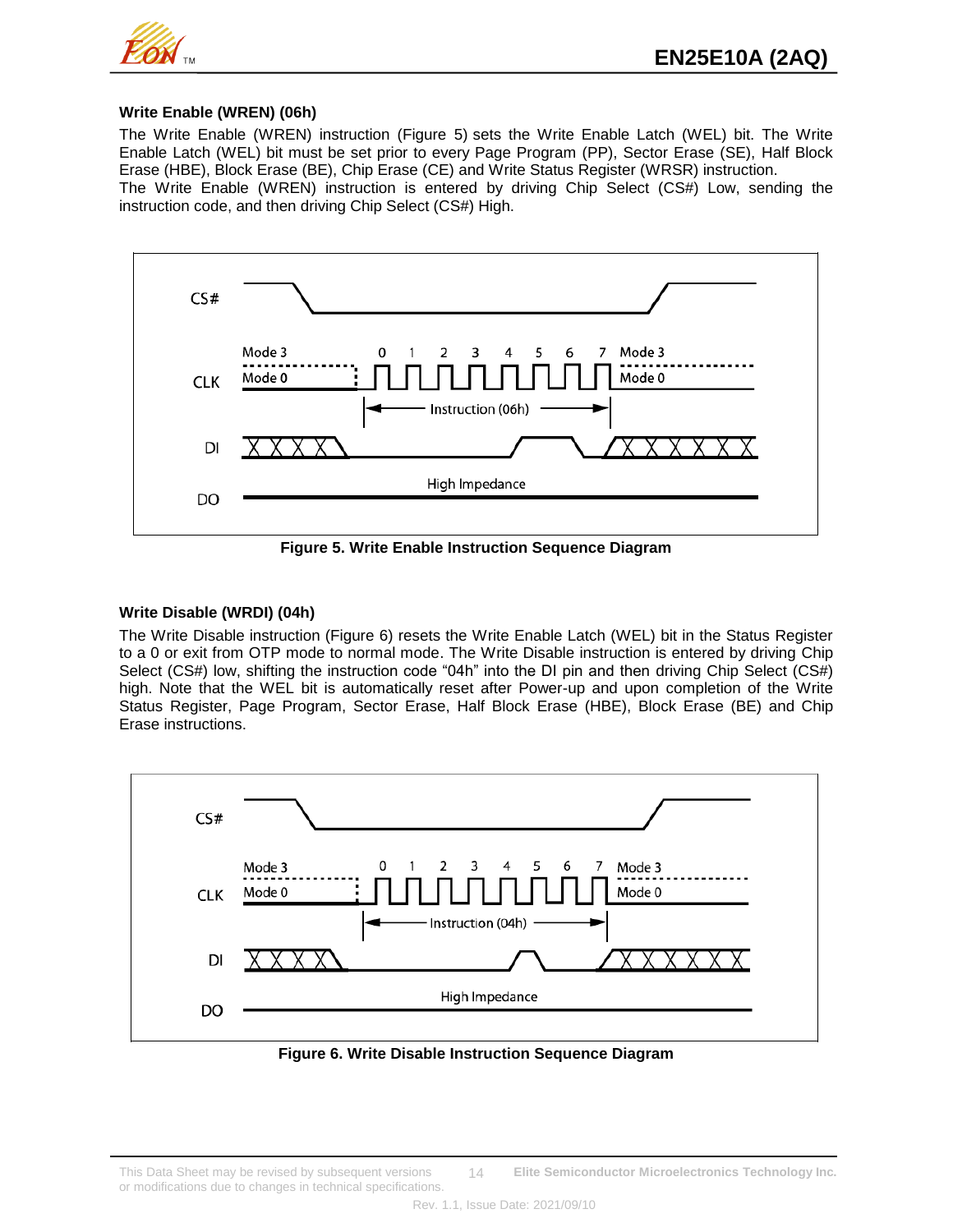

#### **Read Status Register (RDSR) (05h)**

The Read Status Register (RDSR) instruction allows the Status Register to be read. The Status Register may be read at any time, even while a Program, Erase or Write Status Register cycle is in progress. When one of these cycles is in progress, it is recommended to check the Write In Progress (WIP) bit before sending a new instruction to the device. It is also possible to read the Status Register continuously, as shown in Figure 7.



**Figure 7. Read Status Register Instruction Sequence Diagram**

This Data Sheet may be revised by subsequent versions **Elite Semiconductor Microelectronics Technology Inc.** or modifications due to changes in technical specifications. 15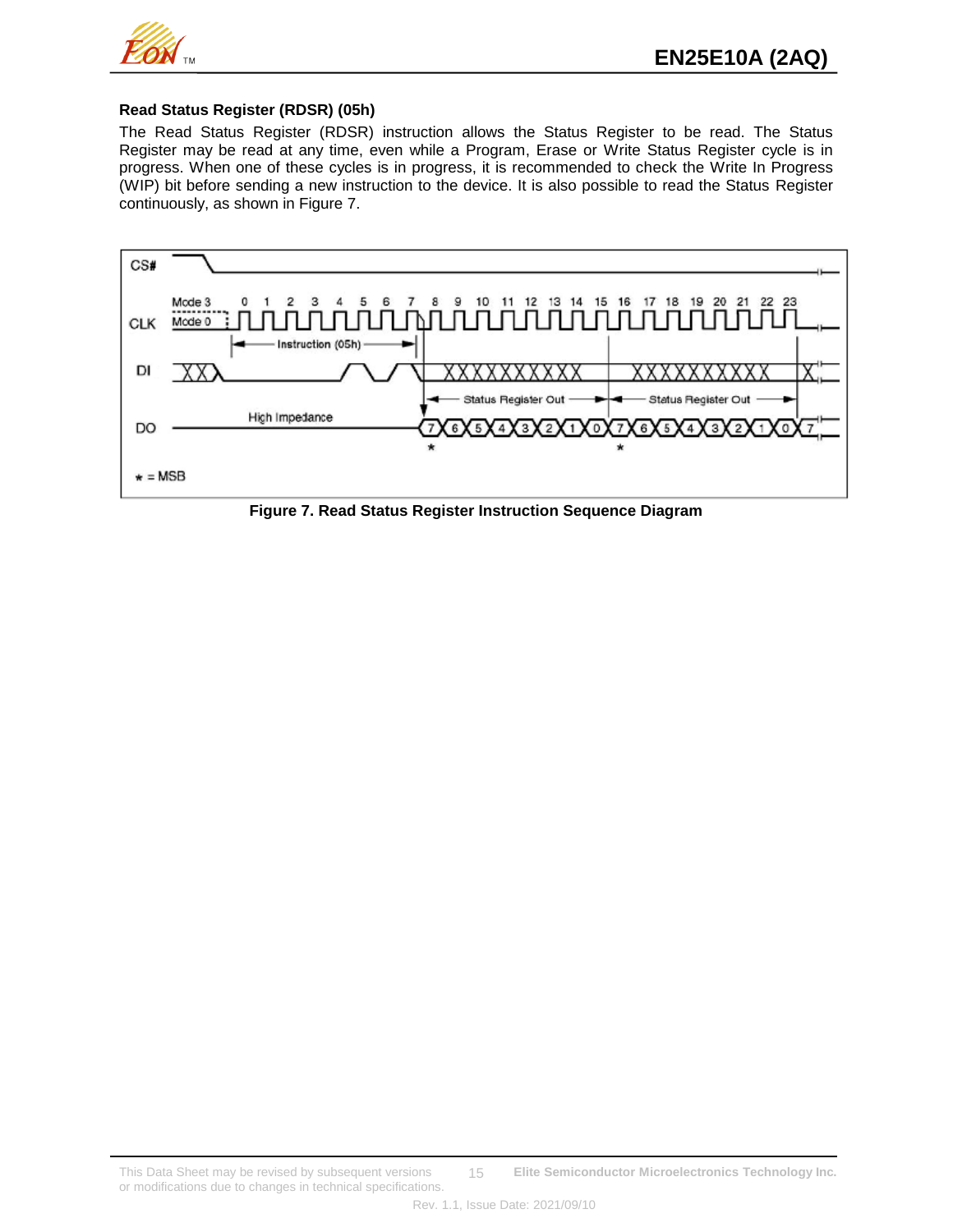

**Table 6. Status Register Bit Locations**

| S7                                              | S <sub>6</sub>                                    | S <sub>5</sub>                                                                              | S <sub>4</sub>                                  | S <sub>3</sub>                                  | S <sub>2</sub>                                  | S1                                                 | S <sub>0</sub>                                                 |
|-------------------------------------------------|---------------------------------------------------|---------------------------------------------------------------------------------------------|-------------------------------------------------|-------------------------------------------------|-------------------------------------------------|----------------------------------------------------|----------------------------------------------------------------|
| <b>SRP</b><br><b>Status Register</b><br>Protect | <b>WPDIS</b><br>(WP#disable)                      | Blank check                                                                                 | BP <sub>2</sub><br>(Block<br>Protected<br>bits) | BP <sub>1</sub><br>(Block<br>Protected<br>bits) | BP <sub>0</sub><br>(Block<br>Protected<br>bits) | WEL<br>(Write<br>Enable<br>Latch)                  | <b>WIP</b><br>(Write In<br>Progress bit)<br>(Note 3)           |
| $=$ status register<br>write disable            | $=$ WP#disable<br>$0 = WP#$ enable<br>(default 0) | = flash is<br>blank after<br>ship out<br>(default)<br>$0 =$ flash had<br>been<br>programmed | (note 2)                                        | (note 2)                                        | (note 2)                                        | $1 = write$<br>enable<br>$0 = not write$<br>enable | $1 = write$<br>operation<br>$0 = not in$<br>write<br>operation |
| Non-volatile bit                                | Non-Volatile                                      | indicator bit                                                                               | Non-volatile<br>bit                             | Non-volatile<br>bit                             | Non-volatile<br>bit                             | volatile bit                                       | volatile bit                                                   |

#### **Note**

1. See the table "Protected Area Sizes Sector Organization".

The status and control bits of the Status Register are as follows:

**WIP bit.** The Write In Progress (WIP) bit indicates whether the memory is busy with a Write Status Register, Program or Erase cycle. When set to 1, such a cycle is in progress, when reset to 0 no such cycle is in progress.

**WEL bit.** The Write Enable Latch (WEL) bit indicates the status of the internal Write Enable Latch. When set to 1 the internal Write Enable Latch is set, when set to 0 the internal Write Enable Latch is reset and no Write Status Register, Program or Erase instruction is accepted.

**BP2, BP1, BP0 bits.** The Block Protect (BP2, BP1, BP0) bits are non-volatile. They define the size of the area to be software protected against Program and Erase instructions. These bits are written with the Write Status Register (WRSR) instruction. When one or both of the Block Protect (BP2, BP1, BP0) bits is set to 1, the relevant memory area (as defined in Table 3.) becomes protected against Page Program (PP) Sector Erase (SE) and , Block Erase (BE), instructions. The Block Protect (BP2, BP1, BP0) bits can be written provided that the Hardware Protected mode has not been set. The Chip Erase (CE) instruction is executed if, and only if, all Block Protect (BP2, BP1, BP0) bits are 0.

**WPDIS bit.** The Write Protect disable (WPDIS) bit, non-volatile bit, when it is reset to "0" (factory default) to enable WP# function or is set to "1" to disable WP# function. User can use Flash Programmer to set WPDIS bit as "1" and then the host system can let WP# keep floating in SPI mode.

**Blank check bit.** This bit is related with whole chip blank as factory default. Once any **byte** is programmed, this bit turns to 0 and will not be restored by further erase operation.

**SRP bit.** The Status Register Protect (SRP) bit operates in conjunction with the Write Protect (WP#) signal. The Status Register Write Protect (SRP) bit and Write Protect (WP#) signal allow the device to be put in the Hardware Protected mode (when the Status Register Protect (SRP) bit is set to 1, and Write Protect (WP#) is driven Low). In this mode, the non-volatile bits of the Status Register (SRP, BP2, BP1, BP0) become read-only bits and the Write Status Register (WRSR) instruction is no longer accepted for execution.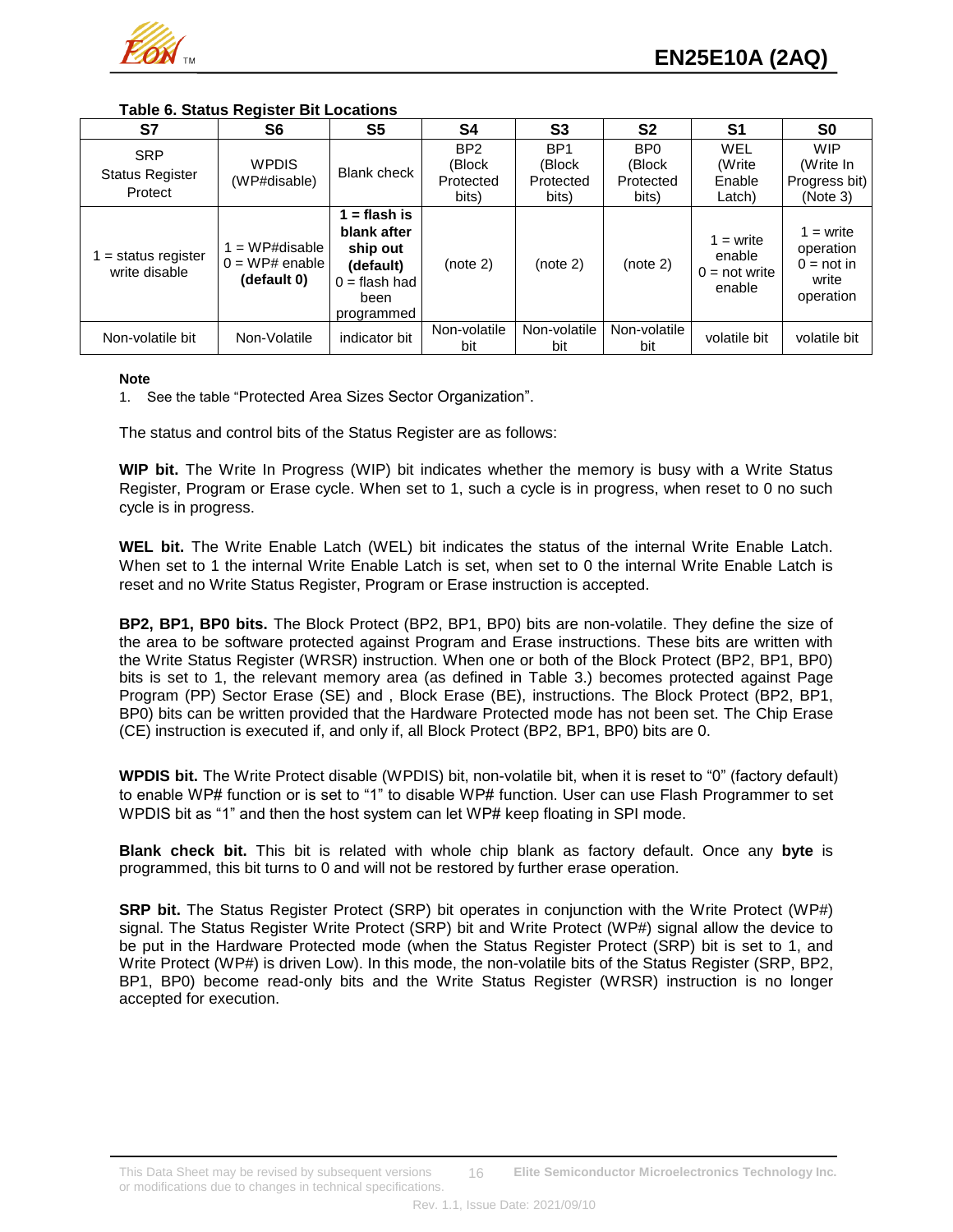

#### **Write Status Register (WRSR) (01h)**

The Write Status Register (WRSR) instruction allows new values to be written to the Status Register. Before it can be accepted, a Write Enable (WREN) instruction must previously have been executed. After the Write Enable (WREN) instruction has been decoded and executed, the device sets the Write Enable Latch (WEL).

The Write Status Register (WRSR) instruction is entered by driving Chip Select (CS#) Low, followed by the instruction code and the data byte on Serial Data Input (DI).

The instruction sequence is shown in Figure 8. The Write Status Register (WRSR) instruction has no effect on S1 and S0 of the Status Register. Chip Select (CS#) must be driven High after the eighth bit of the data byte has been latched in. If not, the Write Status Register (WRSR) instruction is not executed. As soon as Chip Select (CS#) is driven High, the self-timed Write Status Register cycle (whose duration is  $t_W$ ) is initiated. While the Write Status Register cycle is in progress, the Status Register may still be read to check the value of the Write In Progress (WIP) bit. The Write In Progress (WIP) bit is 1 during the self-timed Write Status Register cycle, and is 0 when it is completed. When the cycle is completed, the Write Enable Latch (WEL) is reset.

The Write Status Register (WRSR) instruction allows the user to change the values of the Block Protect (BP2, BP1, BP0) bits, to define the size of the area that is to be treated as read-only, as defined in Table 3. The Write Status Register (WRSR) instruction also allows the user to set or reset the Status Register Protect (SRP) bit in accordance with the Write Protect (WP#) signal. The Status Register Protect (SRP) bit and Write Protect (WP#) signal allow the device to be put in the Hardware Protected Mode (HPM). The Write Status Register (WRSR) instruction is not executed once the Hardware Protected Mode (HPM) is entered.



**Figure 8. Write Status Register Instruction Sequence Diagram**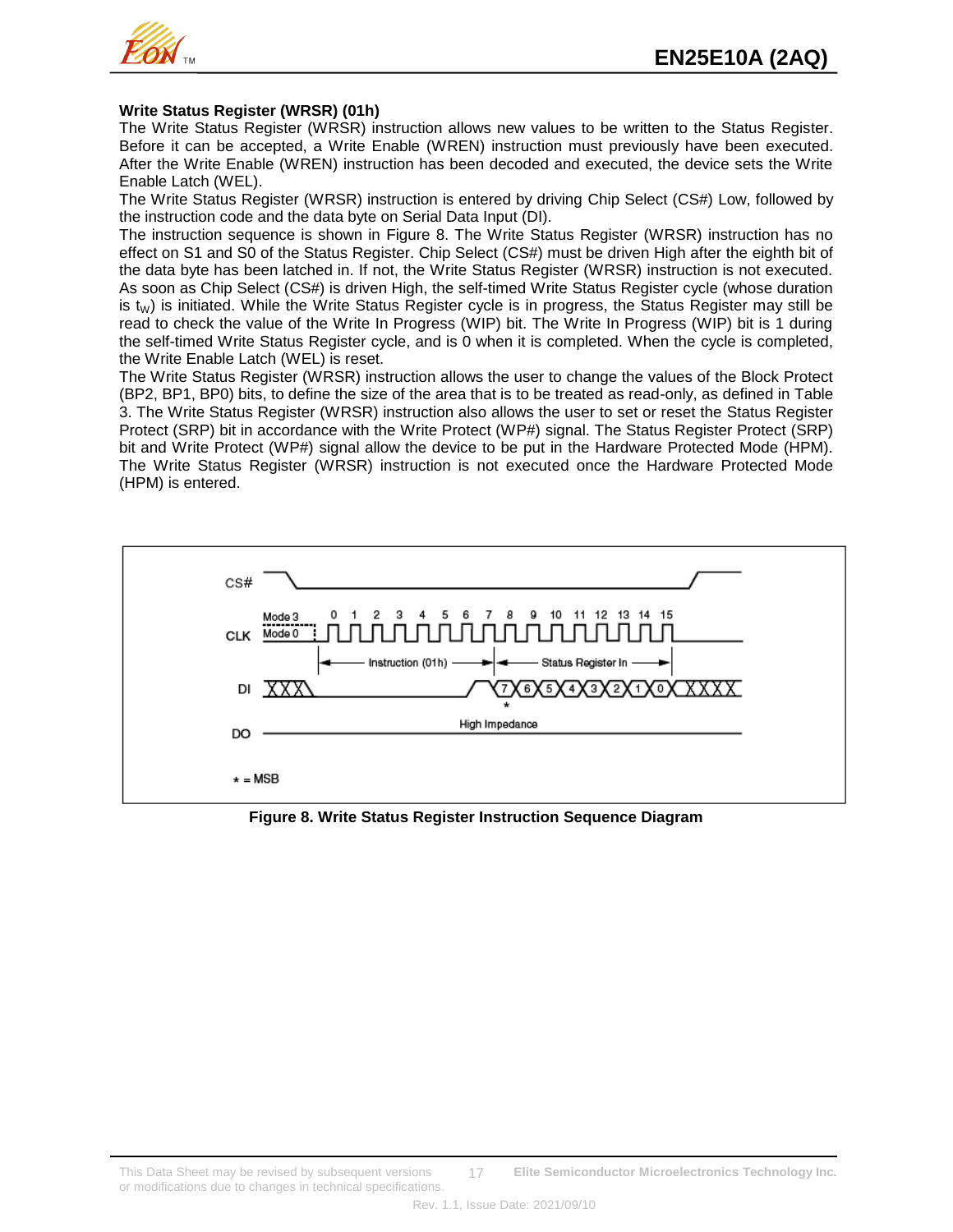

#### **Read Data Bytes (READ) (03h)**

The device is first selected by driving Chip Select (CS#) Low. The instruction code for the Read Data Bytes (READ) instruction is followed by a 3-byte address (A23-A0), each bit being latched-in during the rising edge of Serial Clock (CLK). Then the memory contents, at that address, is shifted out on Serial Data Output (DO), each bit being shifted out, at a maximum frequency  $f_R$ , during the falling edge of Serial Clock (CLK).

The instruction sequence is shown in Figure 9. The first byte addresses can be at any location. The address is automatically incremented to the next higher address after each byte of data is shifted out. The whole memory can, therefore, be read with a single Read Data Bytes (READ) instruction. When the highest address is reached, the address counter rolls over to 000000h, allowing the read sequence to be continued indefinitely.

The Read Data Bytes (READ) instruction is terminated by driving Chip Select (CS#) High. Chip Select (CS#) can be driven High at any time during data output. Any Read Data Bytes (READ) instruction, while an Erase, Program or Write cycle is in progress, is rejected without having any effects on the cycle that is in progress.



**Figure 9. Read Data Instruction Sequence Diagram**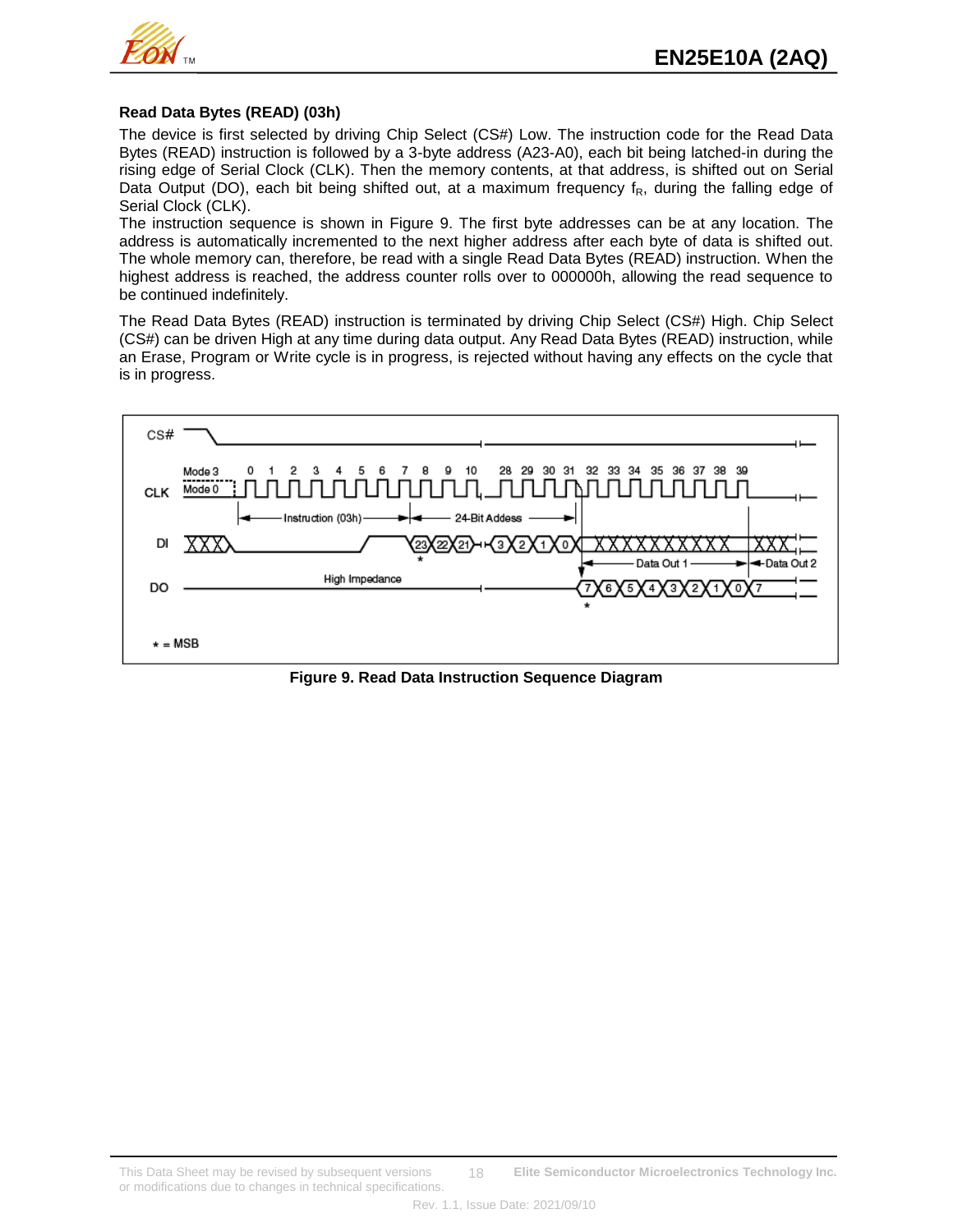

## **Read Data Bytes at Higher Speed (FAST\_READ) (0Bh)**

The device is first selected by driving Chip Select (CS#) Low. The instruction code for the Read Data Bytes at Higher Speed (FAST\_READ) instruction is followed by a 3-byte address (A23-A0) and a dummy byte, each bit being latched-in during the rising edge of Serial Clock (CLK). Then the memory contents, at that address, is shifted out on Serial Data Output (DO), each bit being shifted out, at a maximum frequency  $F_R$ , during the falling edge of Serial Clock (CLK).

The instruction sequence is shown in Figure 10. The first byte addressed can be at any location. The address is automatically incremented to the next higher address after each byte of data is shifted out. The whole memory can, therefore, be read with a single Read Data Bytes at Higher Speed (FAST\_READ) instruction. When the highest address is reached, the address counter rolls over to 000000h, allowing the read sequence to be continued indefinitely.

The Read Data Bytes at Higher Speed (FAST\_READ) instruction is terminated by driving Chip Select (CS#) High. Chip Select (CS#) can be driven High at any time during data output. Any Read Data Bytes at Higher Speed (FAST\_READ) instruction, while an Erase, Program or Write cycle is in progress, is rejected without having any effects on the cycle that is in progress.



**Figure 10. Fast Read Instruction Sequence Diagram**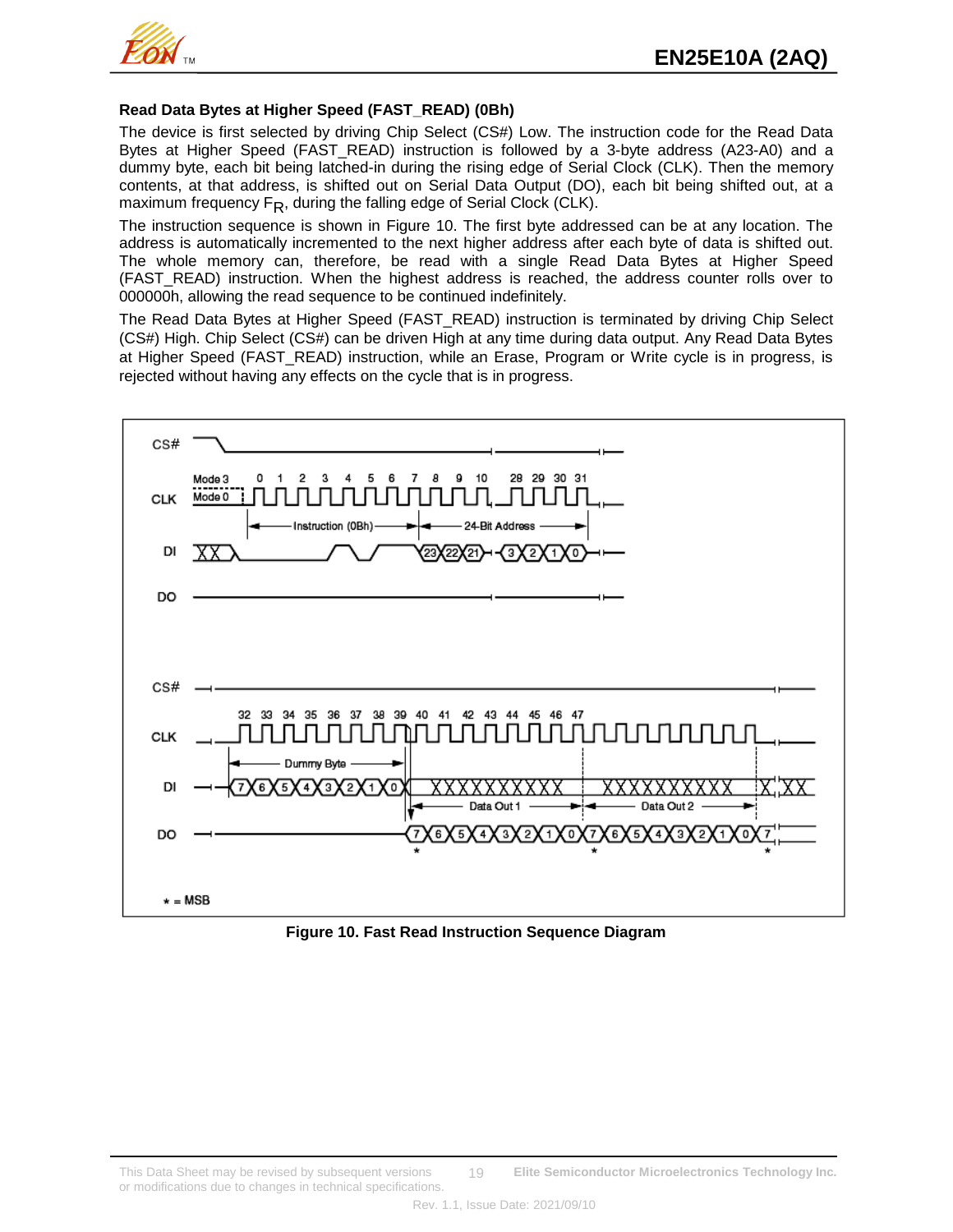

#### **Dual Output Fast Read (3Bh)**

The Dual Output Fast Read (3Bh) is similar to the standard Fast Read (0Bh) instruction except that data is output on two pins,  $DQ_0$  and  $DQ_1$ , instead of just  $DQ_0$ . This allows data to be transferred from the device at twice the rate of standard SPI devices. The Dual Output Fast Read instruction is ideal for quickly downloading code from to RAM upon power-up or for applications that cache code-segments to RAM for execution.

Similar to the Fast Read instruction, the Dual Output Fast Read instruction can operation at the highest possible frequency of  $F_R$  (see AC Electrical Characteristics). This is accomplished by adding eight "dummy clocks after the 24-bit address as shown in Figure 11. The dummy clocks allow the device's internal circuits additional time for setting up the initial address. The input data during the dummy clock is "don't care". However, the DI pin should be high-impedance prior to the falling edge of the first data out clock.



**Figure 11. Dual Output Fast Read Instruction Sequence Diagram**

This Data Sheet may be revised by subsequent versions **Elite Semiconductor Microelectronics Technology Inc.** or modifications due to changes in technical specifications. 20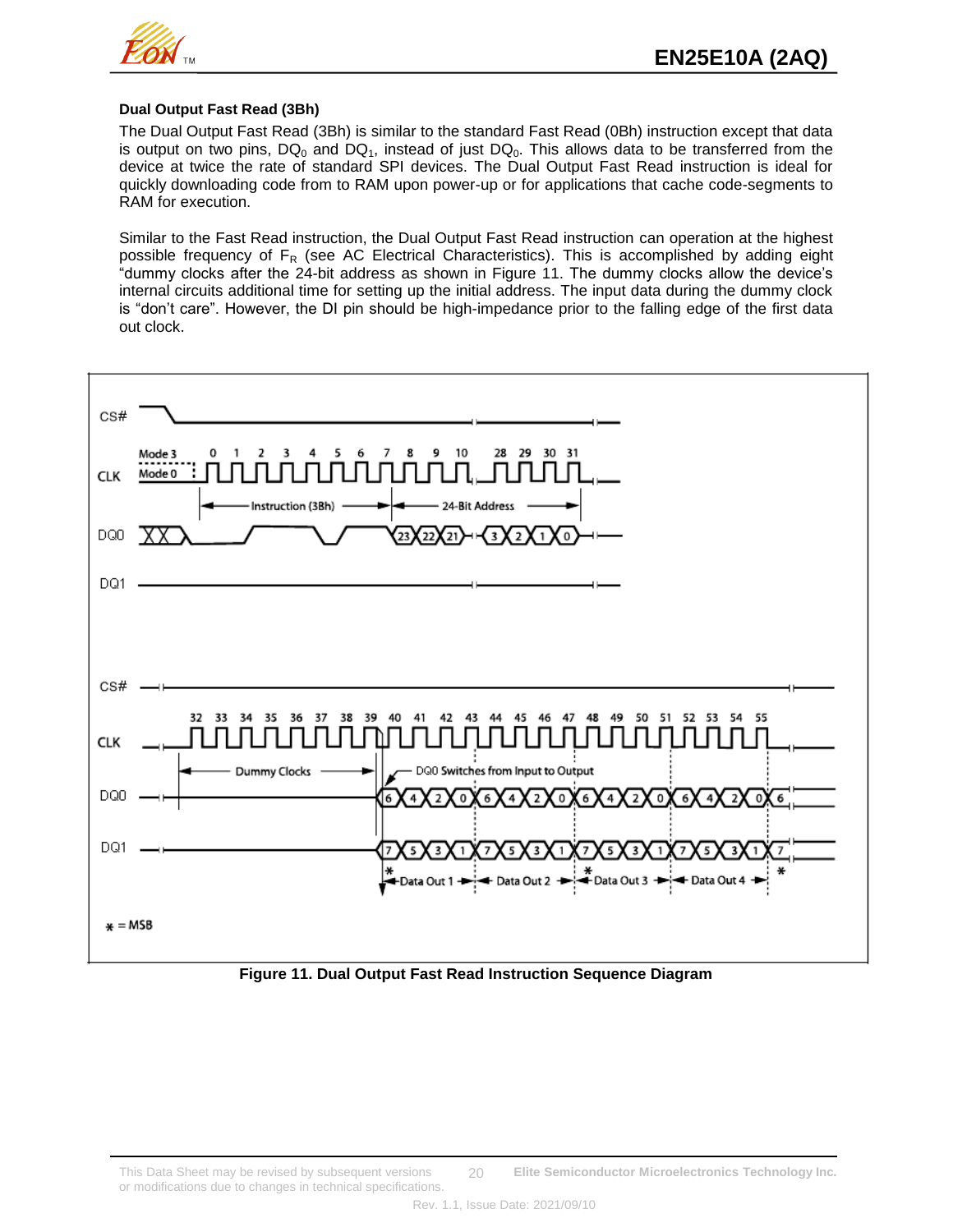

## **Page Program (PP) (02h)**

The Page Program (PP) instruction allows bytes to be programmed in the memory. Before it can be accepted, a Write Enable (WREN) instruction must previously have been executed. After the Write Enable (WREN) instruction has been decoded, the device sets the Write Enable Latch (WEL).

The Page Program (PP) instruction is entered by driving Chip Select (CS#) Low, followed by the instruction code, three address bytes and at least one data byte on Serial Data Input (DI). If the 8 least significant address bits (A7-A0) are not all zero, all transmitted data that goes beyond the end of the current page are programmed from the start address of the same page (from the address whose 8 least significant bits (A7-A0) are all zero). Chip Select (CS#) must be driven Low for the entire duration of the sequence.

The instruction sequence is shown in Figure 12. If more than 256 bytes are sent to the device, previously latched data are discarded and the last 256 data bytes are guaranteed to be programmed correctly within the same page. If less than 256 Data bytes are sent to device, they are correctly programmed at the requested addresses without having any effects on the other bytes of the same page.

Chip Select (CS#) must be driven High after the eighth bit of the last data byte has been latched in, otherwise the Page Program (PP) instruction is not executed.

As soon as Chip Select (CS#) is driven High, the self-timed Page Program cycle (whose duration is t<sub>PP</sub>) is initiated. While the Page Program cycle is in progress, the Status Register may be read to check the value of the Write In Progress (WIP) bit. The Write In Progress (WIP) bit is 1 during the self-timed Page Program cycle, and is 0 when it is completed. At some unspecified time before the cycle is completed, the Write Enable Latch (WEL) bit is reset.

A Page Program (PP) instruction applied to a page which is protected by the Block Protect (BP2, BP1, BP0) bits (see Table 3) is not executed.



**Figure 12. Page Program Instruction Sequence Diagram**

This Data Sheet may be revised by subsequent versions **Elite Semiconductor Microelectronics Technology Inc.** or modifications due to changes in technical specifications. 21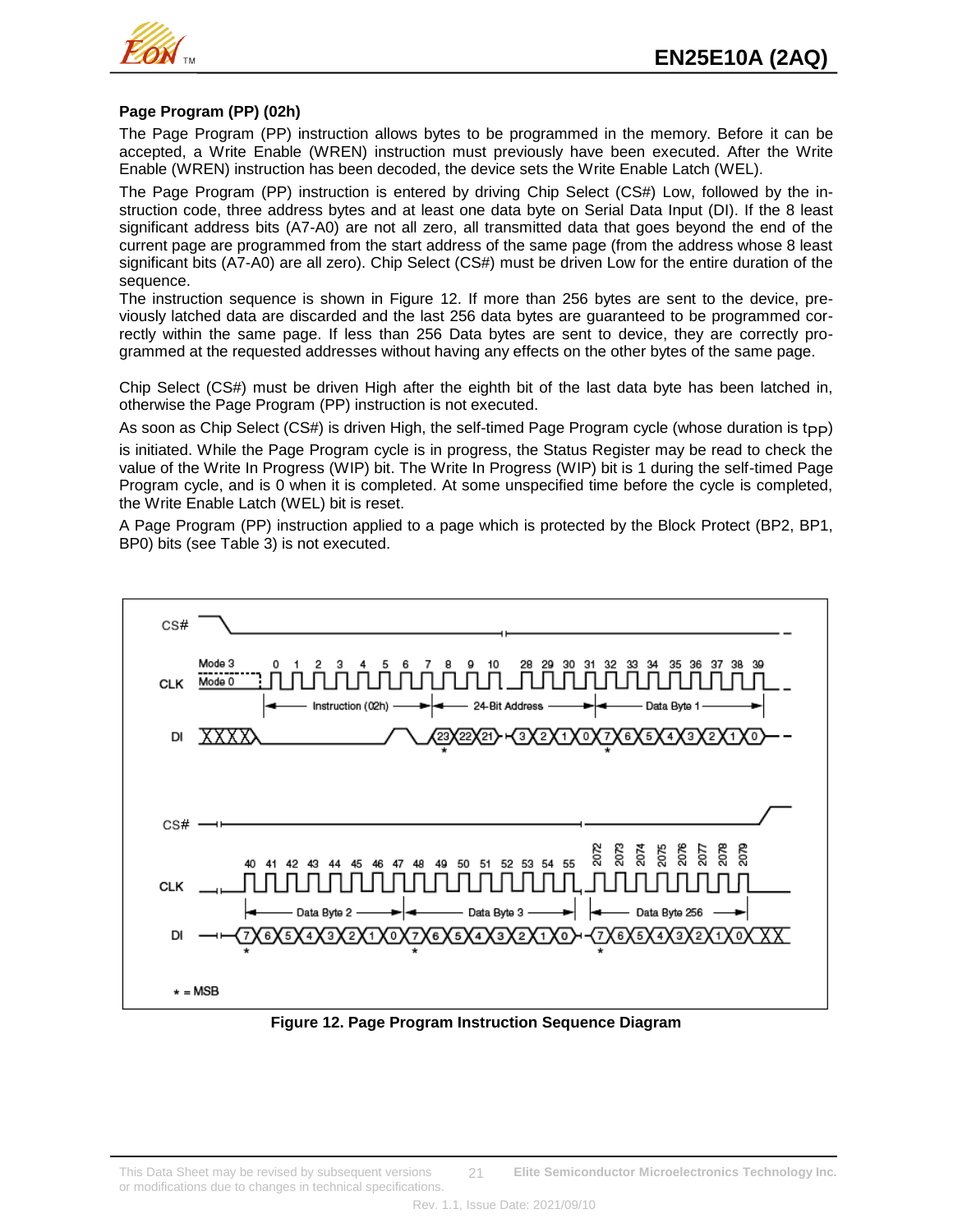

#### **Sector Erase (SE) (20h)**

The Sector Erase (SE) instruction sets to 1 (FFh) all bits inside the chosen sector. Before it can be accepted, a Write Enable (WREN) instruction must previously have been executed. After the Write Enable (WREN) instruction has been decoded, the device sets the Write Enable Latch (WEL).

The Sector Erase (SE) instruction is entered by driving Chip Select (CS#) Low, followed by the instruction code, and three address bytes on Serial Data Input (DI). Any address inside the Sector (see Table 2) is a valid address for the Sector Erase (SE) instruction. Chip Select (CS#) must be driven Low for the entire duration of the sequence.

The instruction sequence is shown in Figure 13. Chip Select (CS#) must be driven High after the eighth bit of the last address byte has been latched in, otherwise the Sector Erase (SE) instruction is not executed. As soon as Chip Select (CS#) is driven High, the self-timed Sector Erase cycle (whose duration is  $t_{\text{SE}}$ ) is initiated. While the Sector Erase cycle is in progress, the Status Register may be read to check the value of the Write In Progress (WIP) bit. The Write In Progress (WIP) bit is 1 during the selftimed Sector Erase cycle, and is 0 when it is completed. At some unspecified time before the cycle is completed, the Write Enable Latch (WEL) bit is reset.

A Sector Erase (SE) instruction applied to a sector which is protected by the Block Protect (BP2, BP1, BP0) bits (see Table 3) is not executed.



**Figure 13. Sector Erase Instruction Sequence Diagram**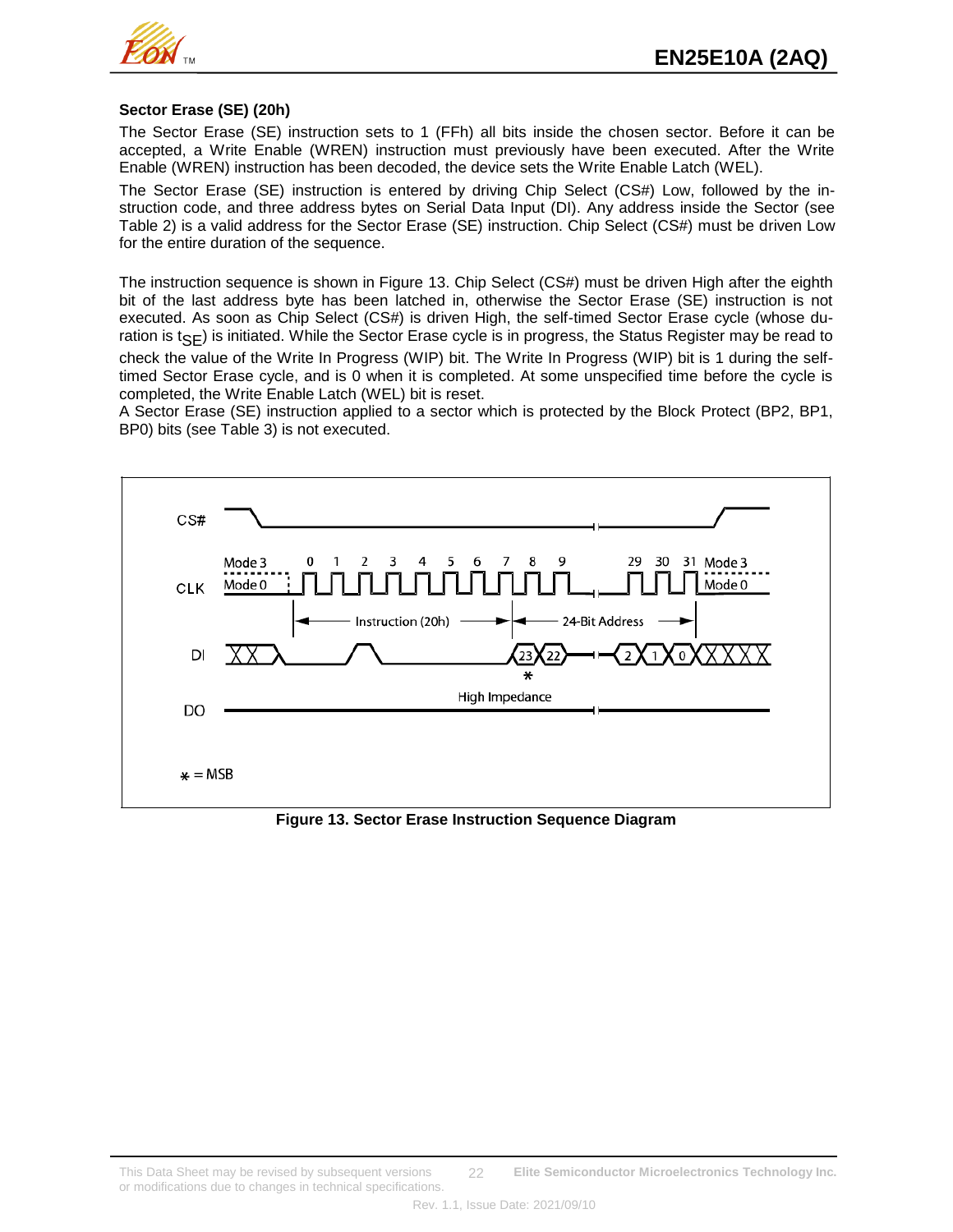

### **32KB Half Block Erase (HBE) (52h)**

The Half Block Erase (HBE) instruction sets to 1 (FFh) all bits inside the chosen block. Before it can be accepted, a Write Enable (WREN) instruction must previously have been executed. After the Write Enable (WREN) instruction has been decoded, the device sets the Write Enable Latch (WEL).

The Half Block Erase (HBE) instruction is entered by driving Chip Select (CS#) Low, followed by the instruction code, and three address bytes on Serial Data Input (DI). Any address inside the Block (see Table 2) is a valid address for the Half Block Erase (HBE) instruction. Chip Select (CS#) must be driven Low for the entire duration of the sequence.

The instruction sequence is shown in Figure 14. Chip Select (CS#) must be driven High after the eighth bit of the last address byte has been latched in, otherwise the Half Block Erase (HBE) instruction is not executed. As soon as Chip Select (CS#) is driven High, the self-timed Half Block Erase cycle (whose duration is  $t_{HBF}$ ) is initiated. While the Block Erase cycle is in progress, the Status Register may be

read to check the value of the Write In Progress (WIP) bit. The Write In Progress (WIP) bit is 1 during the self-timed Half Block Erase cycle, and is 0 when it is completed. At some unspecified time before the cycle is completed, the Write Enable Latch (WEL) bit is reset.

A Half Block Erase (HBE) instruction applied to a block which is protected by the Block Protect (BP2, BP1, BP0) bits (see Table 3) is not executed.



**Figure 14. 32KB Half Block Erase Instruction Sequence Diagram**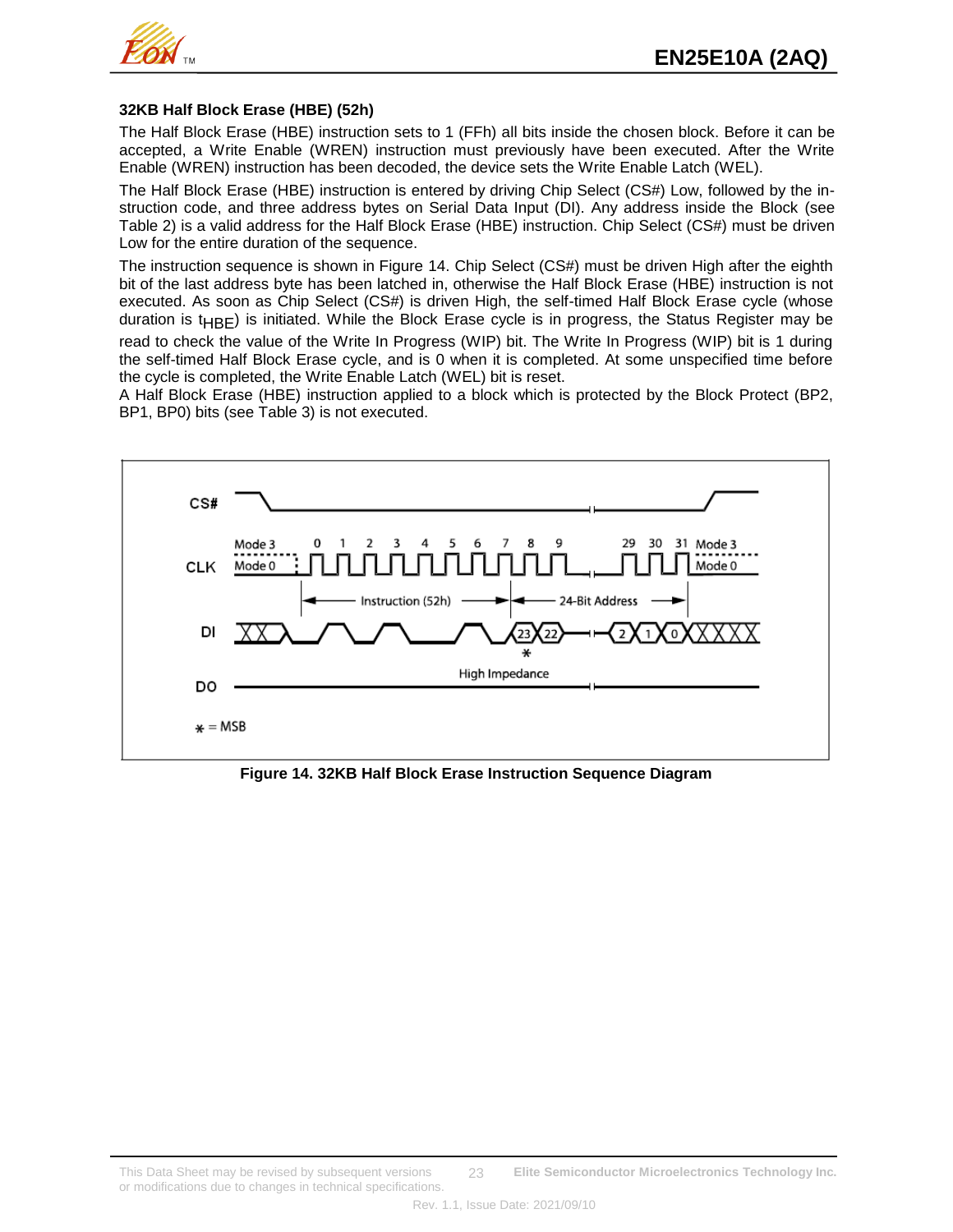

#### **64KB Block Erase (BE) (D8h)**

The Block Erase (BE) instruction sets to 1 (FFh) all bits inside the chosen block. Before it can be accepted, a Write Enable (WREN) instruction must previously have been executed. After the Write Enable (WREN) instruction has been decoded, the device sets the Write Enable Latch (WEL).

The Block Erase (BE) instruction is entered by driving Chip Select (CS#) Low, followed by the instruction code, and three address bytes on Serial Data Input (DI). Any address inside the Block (see Table 2) is a valid address for the Block Erase (BE) instruction. Chip Select (CS#) must be driven Low for the entire duration of the sequence.

The instruction sequence is shown in Figure 15. Chip Select (CS#) must be driven High after the eighth bit of the last address byte has been latched in, otherwise the Block Erase (BE) instruction is not executed. As soon as Chip Select (CS#) is driven High, the self-timed Block Erase cycle (whose duration is  $t_{\text{BE}}$ ) is initiated. While the Block Erase cycle is in progress, the Status Register may be read to check the value of the Write In Progress (WIP) bit. The Write In Progress (WIP) bit is 1 during the selftimed Block Erase cycle, and is 0 when it is completed. At some unspecified time before the cycle is completed, the Write Enable Latch (WEL) bit is reset.

A Block Erase (BE) instruction applied to a block which is protected by the Block Protect (BP2, BP1, BP0) bits (see Table 3) is not executed.



**Figure 15. 64KB Block Erase Instruction Sequence Diagram**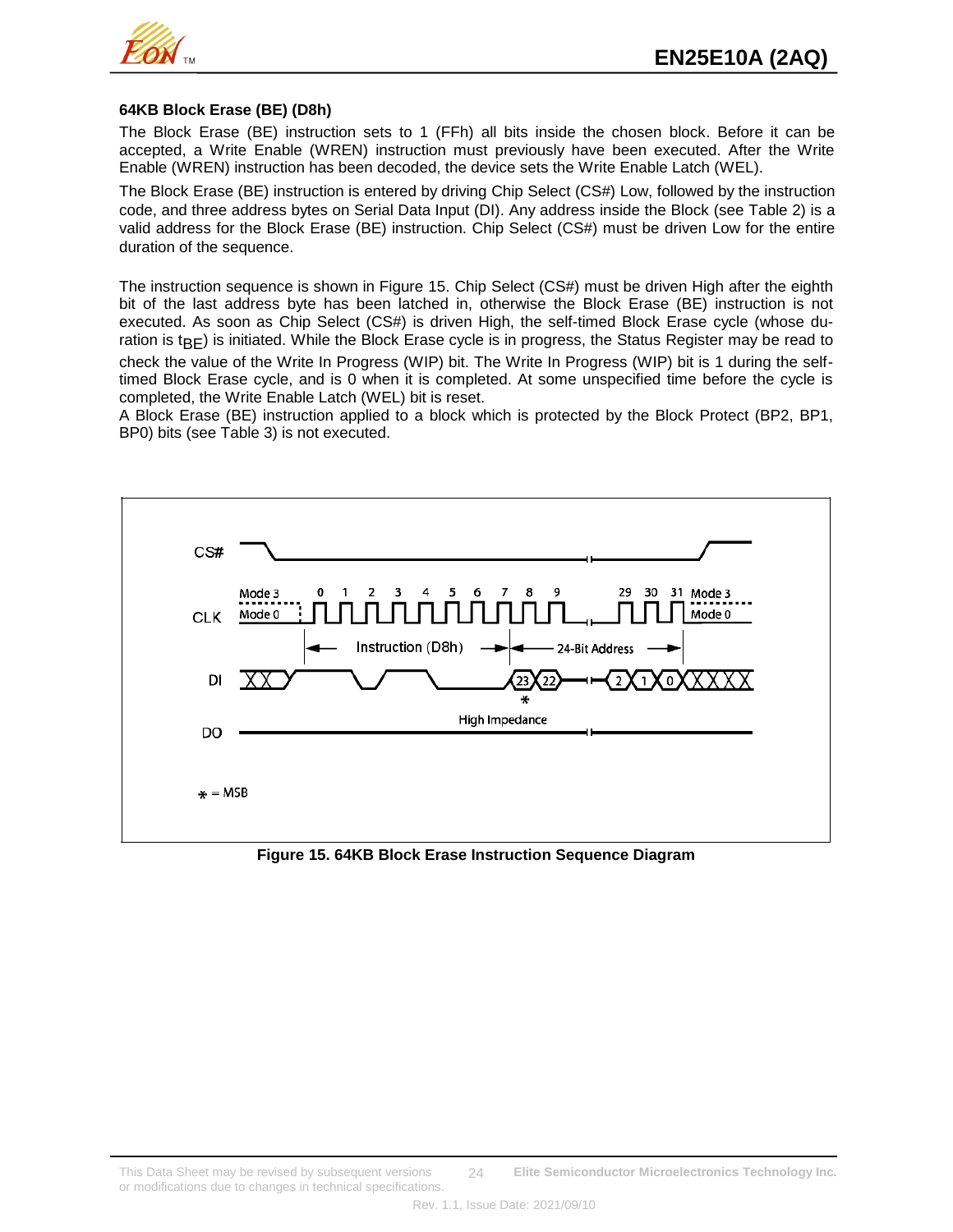

## **Chip Erase (CE) (C7h/60h)**

The Chip Erase (CE) instruction sets all bits to 1 (FFh). Before it can be accepted, a Write Enable (WREN) instruction must previously have been executed. After the Write Enable (WREN) instruction has been decoded, the device sets the Write Enable Latch (WEL).

The Chip Erase (CE) instruction is entered by driving Chip Select (CS#) Low, followed by the instruction code on Serial Data Input (DI). Chip Select (CS#) must be driven Low for the entire duration of the sequence.

The instruction sequence is shown in Figure 16. Chip Select (CS#) must be driven High after the eighth bit of the instruction code has been latched in, otherwise the Chip Erase instruction is not executed. As soon as Chip Select (CS#) is driven High, the self-timed Chip Erase cycle (whose duration is  $t_{\text{CE}}$ ) is

initiated. While the Chip Erase cycle is in progress, the Status Register may be read to check the value of the Write In Progress (WIP) bit. The Write In Progress (WIP) bit is 1 during the self-timed Chip Erase cycle, and is 0 when it is completed. At some unspecified time before the cycle is completed, the Write Enable Latch (WEL) bit is reset.

The Chip Erase (CE) instruction is executed only if all Block Protect (BP2, BP1, BP0) bits are 0. The Chip Erase (CE) instruction is ignored if one, or more blocks are protected.



**Figure 16. Chip Erase Instruction Sequence Diagram**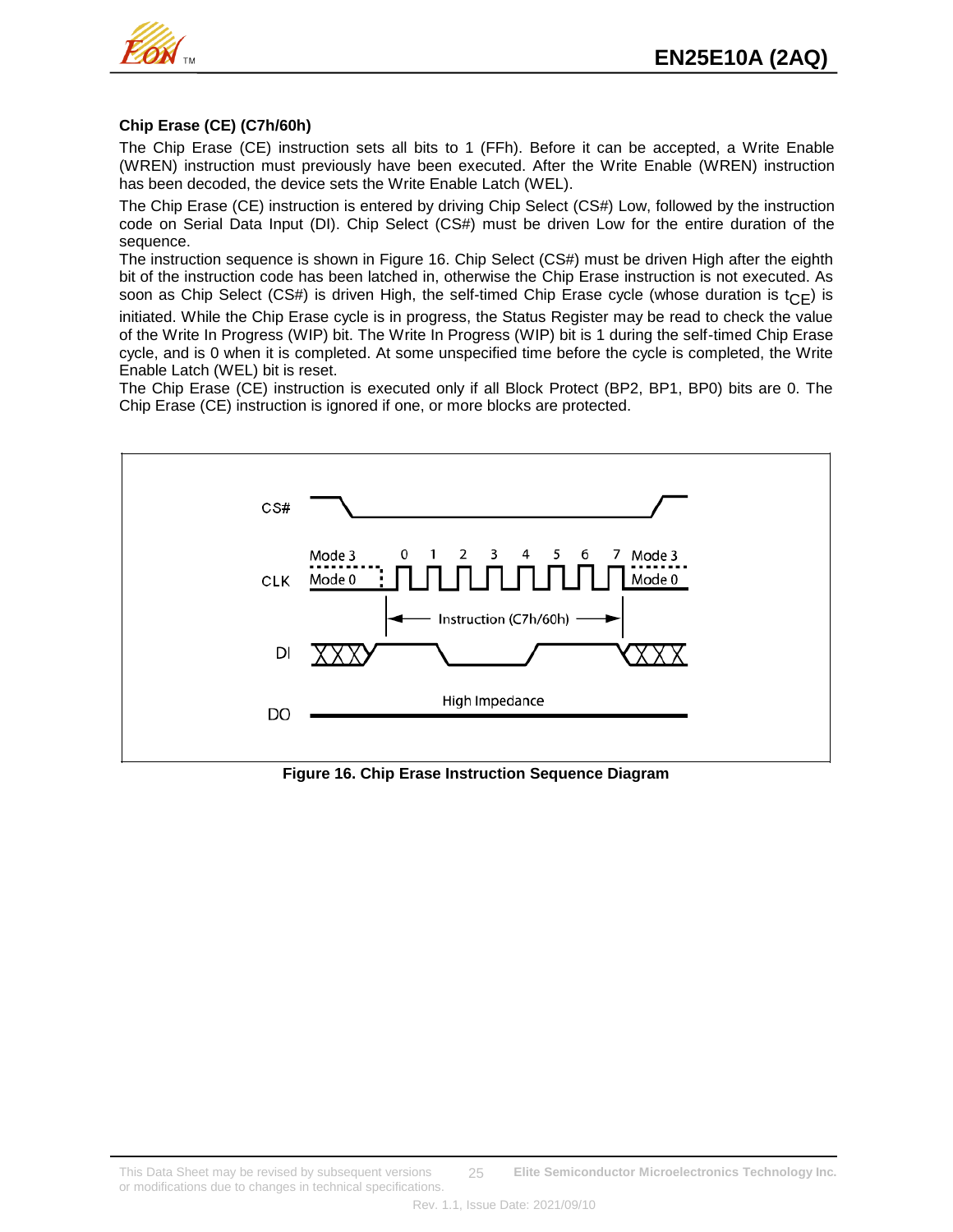

#### **Deep Power-down (DP) (B9h)**

Executing the Deep Power-down (DP) instruction is the only way to put the device in the lowest consumption mode (the Deep Power-down mode). It can also be used as an extra software protection mechanism, while the device is not in active use, since in this mode, the device ignores all Write, Program and Erase instructions.

Driving Chip Select (CS#) High deselects the device, and puts the device in the Standby mode (if there is no internal cycle currently in progress). But this mode is not the Deep Power-down mode. The Deep Power-down mode can only be entered by executing the Deep Power-down (DP) instruction, to reduce the standby current (from  $I_{CC1}$  to  $I_{CC2}$ , as specified in Table 8.)

Once the device has entered the Deep Power-down mode, all instructions are ignored except the Release from Deep Power-down and Read Device ID (RDI) instruction. This releases the device from this mode. The Release from Deep Power-down and Read Device ID (RDI) instruction also allows the Device ID of the device to be output on Serial Data Output (DO).

The Deep Power-down mode automatically stops at Power-down, and the device always Powers-up in the Standby mode. The Deep Power-down (DP) instruction is entered by driving Chip Select (CS#) Low, followed by the instruction code on Serial Data Input (DI). Chip Select (CS#) must be driven Low for the entire duration of the sequence.

The instruction sequence is shown in Figure 17. Chip Select (CS#) must be driven High after the eighth bit of the instruction code has been latched in, otherwise the Deep Power-down (DP) instruction is not executed. As soon as Chip Select (CS#) is driven High, it requires a delay of  $t_{DP}$  before the supply current is reduced to  $I_{CC2}$  and the Deep Power-down mode is entered.

Any Deep Power-down (DP) instruction, while an Erase, Program or Write cycle is in progress, is rejected without having any effects on the cycle that is in progress.



**Figure 17. Deep Power-down Instruction Sequence Diagram**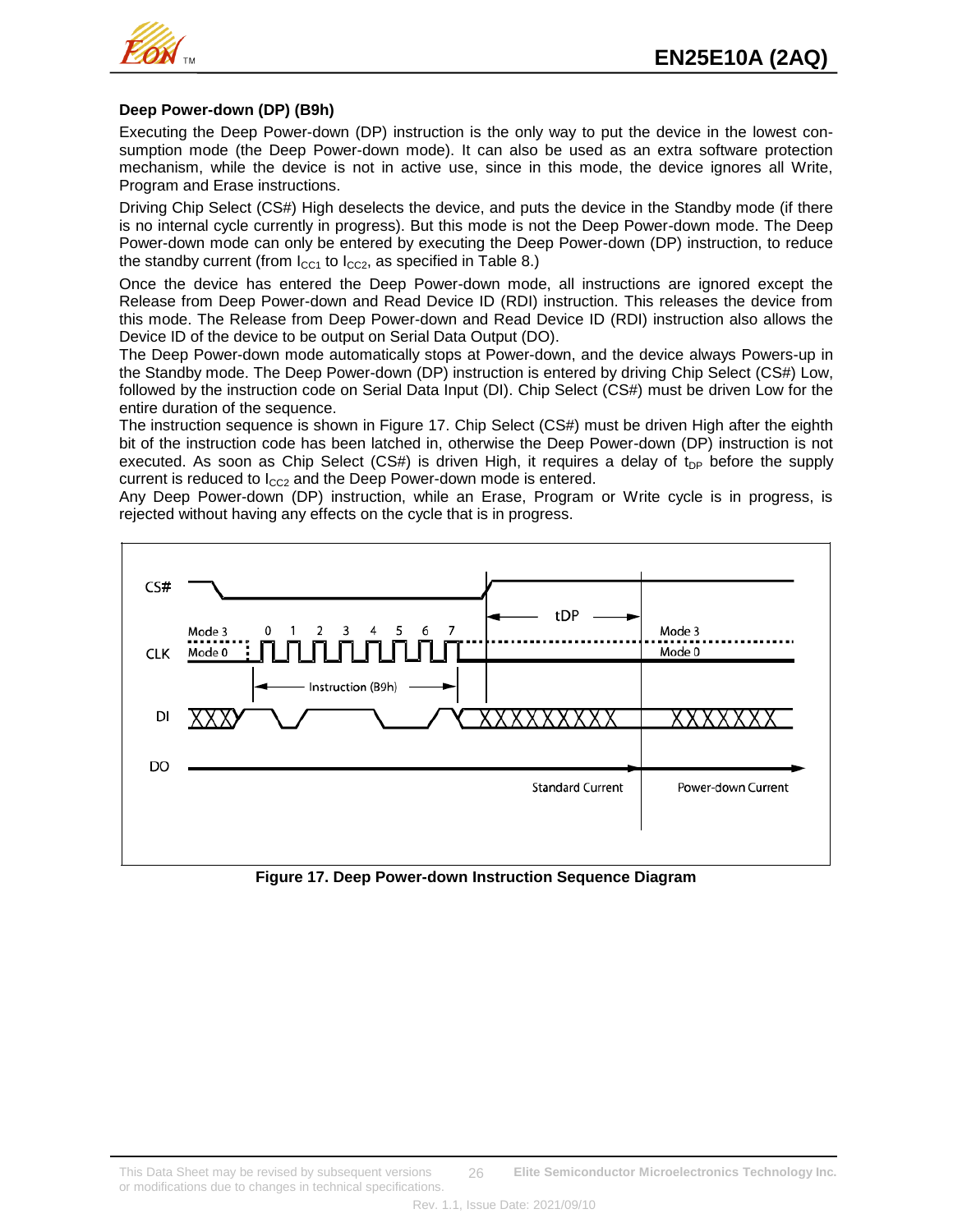

#### **Release from Deep Power-down and Read Device ID (RDI)**

Once the device has entered the Deep Power-down mode, all instructions are ignored except the Release from Deep Power-down and Read Device ID (RDI) instruction. Executing this instruction takes the device out of the Deep Power-down mode.

Please note that this is not the same as, or even a subset of, the JEDEC 16-bit Electronic Signature that is read by the Read Identifier (RDID) instruction. The old-style Electronic Signature is supported for reasons of backward compatibility, only, and should not be used for new designs. New designs should, instead, make use of the JEDEC 16-bit Electronic Signature, and the Read Identifier (RDID) instruction.

When used only to release the device from the power-down state, the instruction is issued by driving the CS# pin low, shifting the instruction code "ABh" and driving CS# high as shown in Figure 18. After the time duration of  $t_{RFS1}$  (See AC Characteristics) the device will resume normal operation and other instructions will be accepted. The CS# pin must remain high during the  $t_{\text{RES}1}$  time duration.

When used only to obtain the Device ID while not in the power-down state, the instruction is initiated by driving the CS# pin low and shifting the instruction code "ABh" followed by 3-dummy bytes. The Device ID bits are then shifted out on the falling edge of CLK with most significant bit (MSB) first as shown in Figure 19. The Device ID value for the device are listed in Table 5. The Device ID can be read continuously. The instruction is completed by driving CS# high.

When Chip Select (CS#) is driven High, the device is put in the Stand-by Power mode. If the device was not previously in the Deep Power-down mode, the transition to the Stand-by Power mode is immediate. If the device was previously in the Deep Power-down mode, though, the transition to the Standby Power mode is delayed by t<sub>RES2</sub>, and Chip Select (CS#) must remain High for at least t<sub>RES2 (max</sub>), as specified in Table 10. Once in the Stand-by Power mode, the device waits to be selected, so that it can receive, decode and execute instructions.

Except while an Erase, Program or Write Status Register cycle is in progress, the Release from Deep Power-down and Read Device ID (RDI) instruction always provides access to the 8bit Device ID of the device, and can be applied even if the Deep Power-down mode has not been entered.

Any Release from Deep Power-down and Read Device ID (RDI) instruction while an Erase, Program or Write Status Register cycle is in progress, is not decoded, and has no effect on the cycle that is in progress.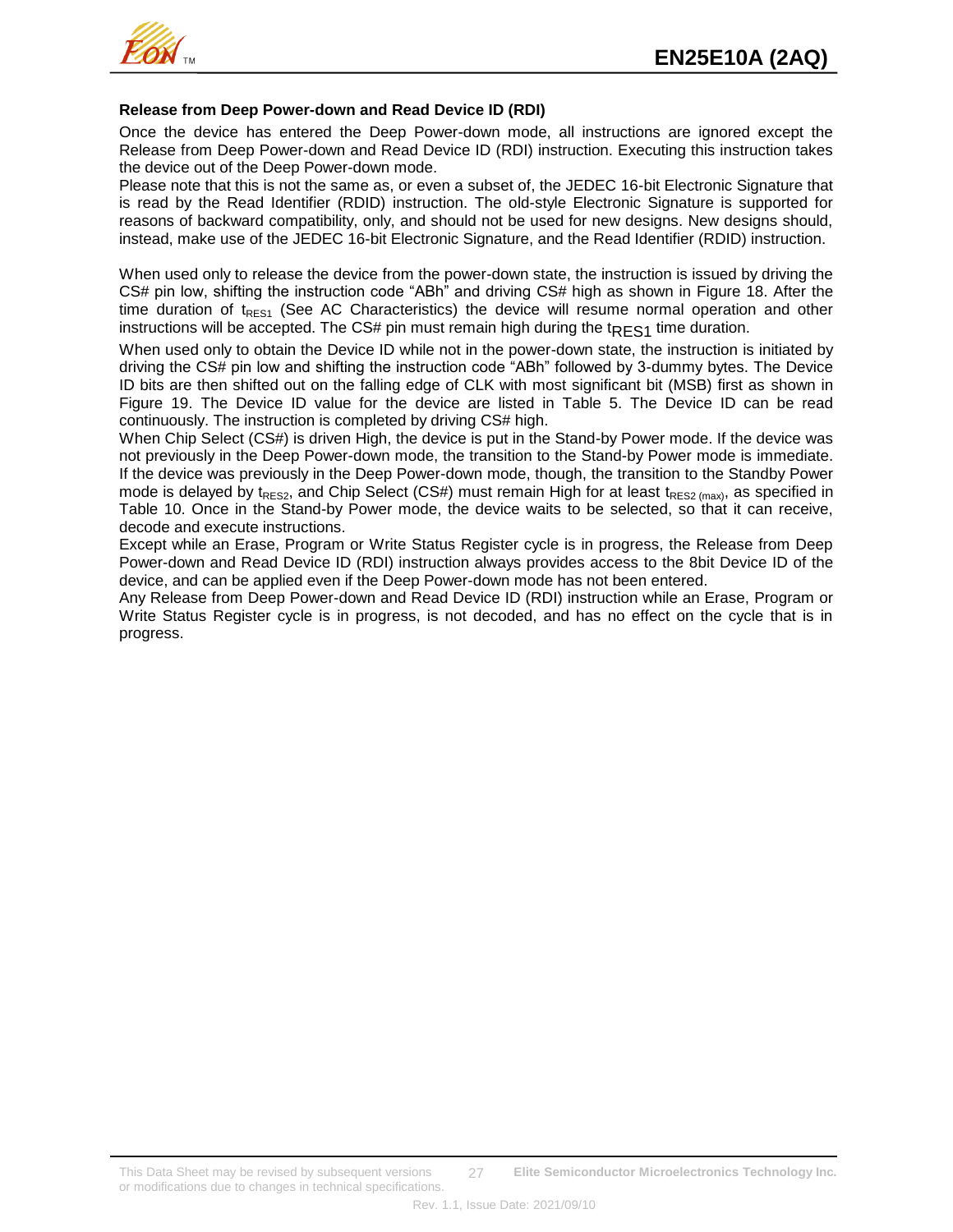



**Figure 18. Release Power-down Instruction Sequence Diagram**



**Figure 19. Release Power-down / Device ID Instruction Sequence Diagram**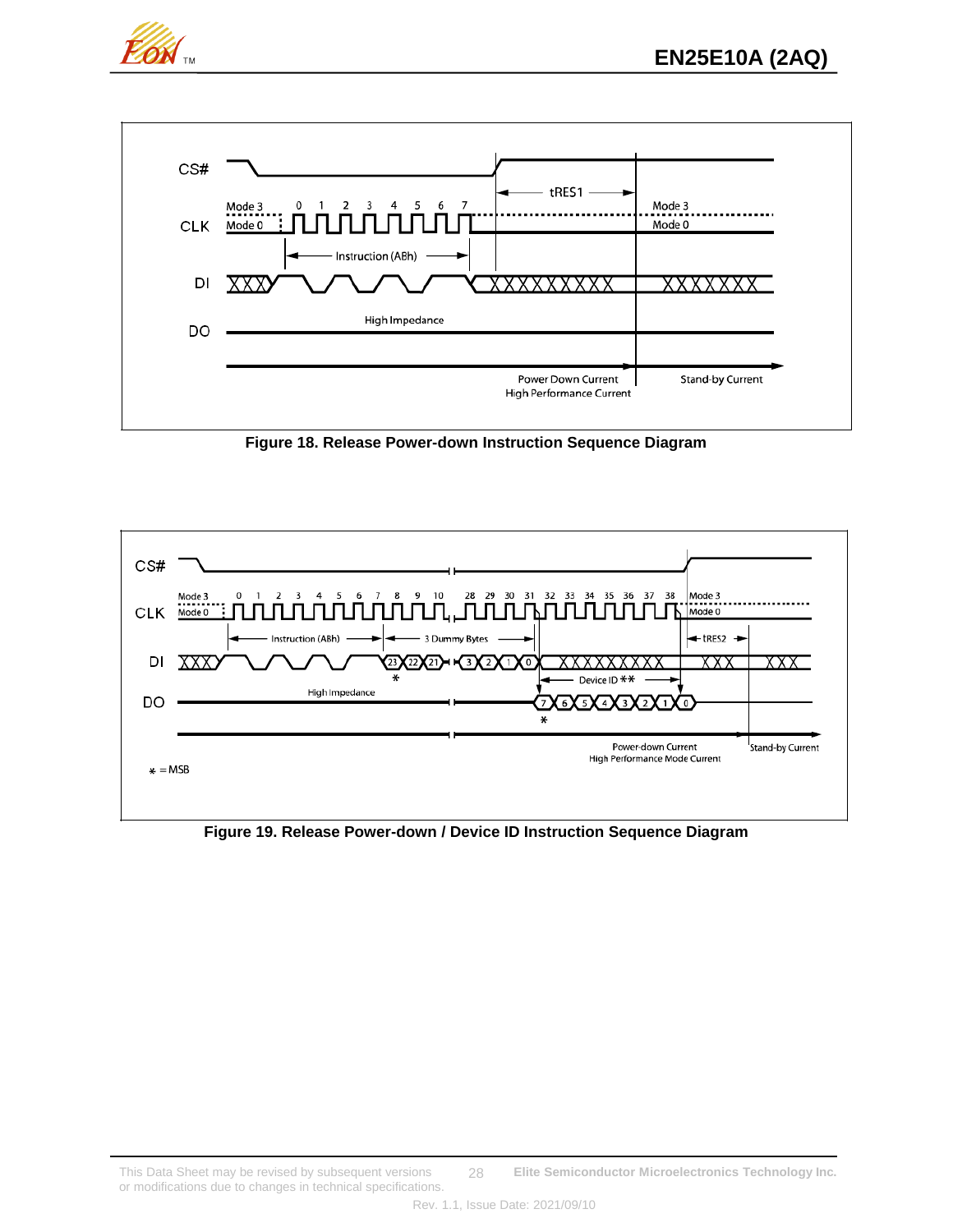

#### **Read Manufacturer / Device ID (90h)**

The Read Manufacturer/Device ID instruction is an alternative to the Release from Power-down / Device ID instruction that provides both the JEDEC assigned manufacturer ID and the specific device ID. The Read Manufacturer/Device ID instruction is very similar to the Release from Power-down / Device ID instruction. The instruction is initiated by driving the CS# pin low and shifting the instruction code "90h" followed by a 24-bit address of 000000h. After which, the Manufacturer ID for Eon (1Ch) and the Device ID are shifted out on the falling edge of CLK with most significant bit (MSB) first as shown in Figure 20. The Device ID values for the device are listed in Table 5. If the 24-bit address is initially set to 000001h the Device ID will be read first



**Figure 20. Read Manufacturer / Device ID Diagram**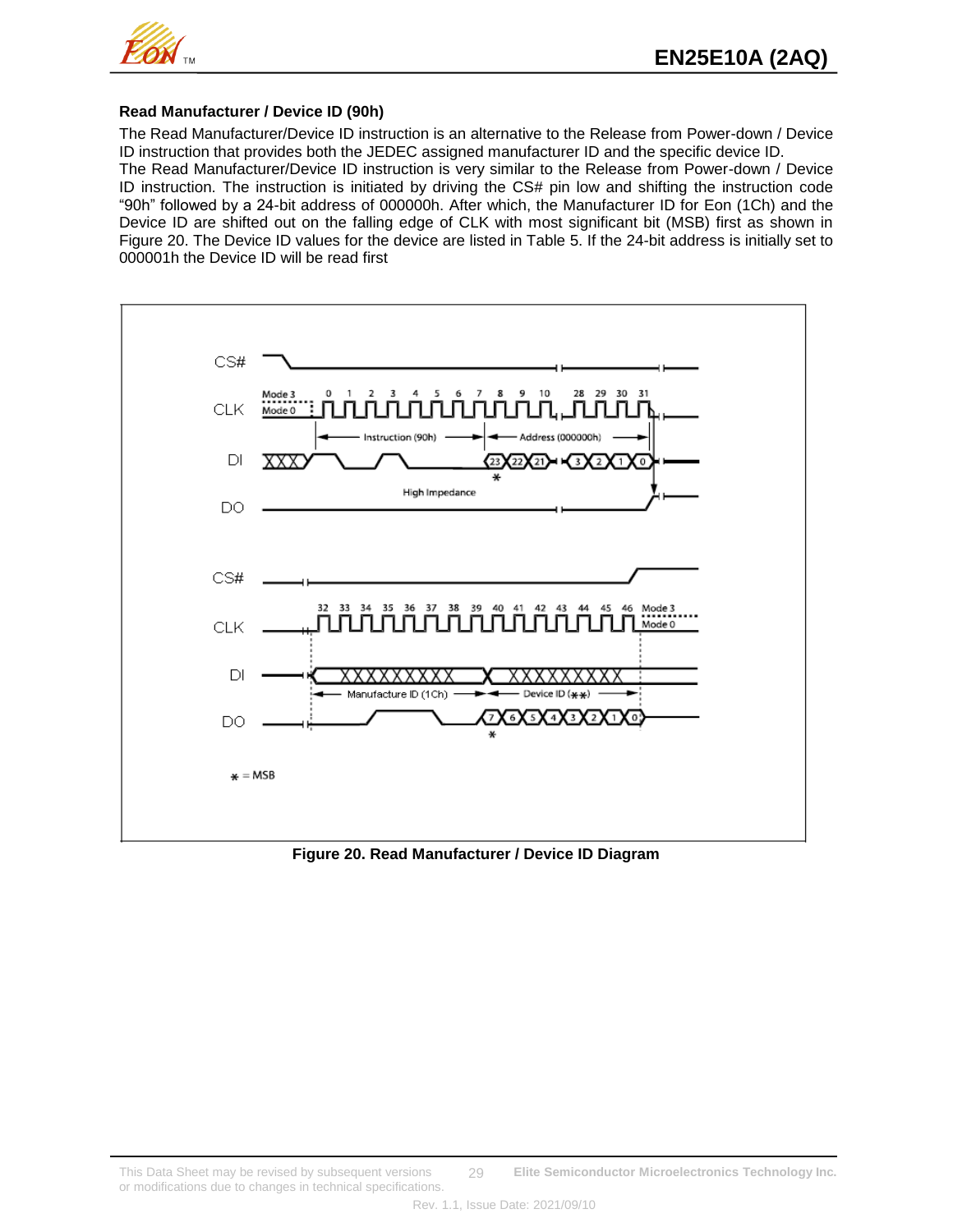

### **Read Identification (RDID) (9Fh)**

The Read Identification (RDID) instruction allows the 8-bit manufacturer identification to be read, followed by two bytes of device identification. The device identification indicates the memory type in the first byte , and the memory capacity of the device in the second byte .

Any Read Identification (RDID) instruction while an Erase or Program cycle is in progress, is not decoded, and has no effect on the cycle that is in progress. The Read Identification (RDID) instruction should not be issued while the device is in Deep Power down mode.

The device is first selected by driving Chip Select Low. Then, the 8-bit instruction code for the instruction is shifted in. This is followed by the 24-bit device identification, stored in the memory, being shifted out on Serial Data Output, each bit being shifted out during the falling edge of Serial Clock. The instruction sequence is shown in Figure 21. The Read Identification (RDID) instruction is terminated by driving Chip Select High at any time during data output.

When Chip Select is driven High, the device is put in the Standby Power mode. Once in the Standby Power mode, the device waits to be selected, so that it can receive, decode and execute instructions.



**Figure 21. Read Identification (RDID)**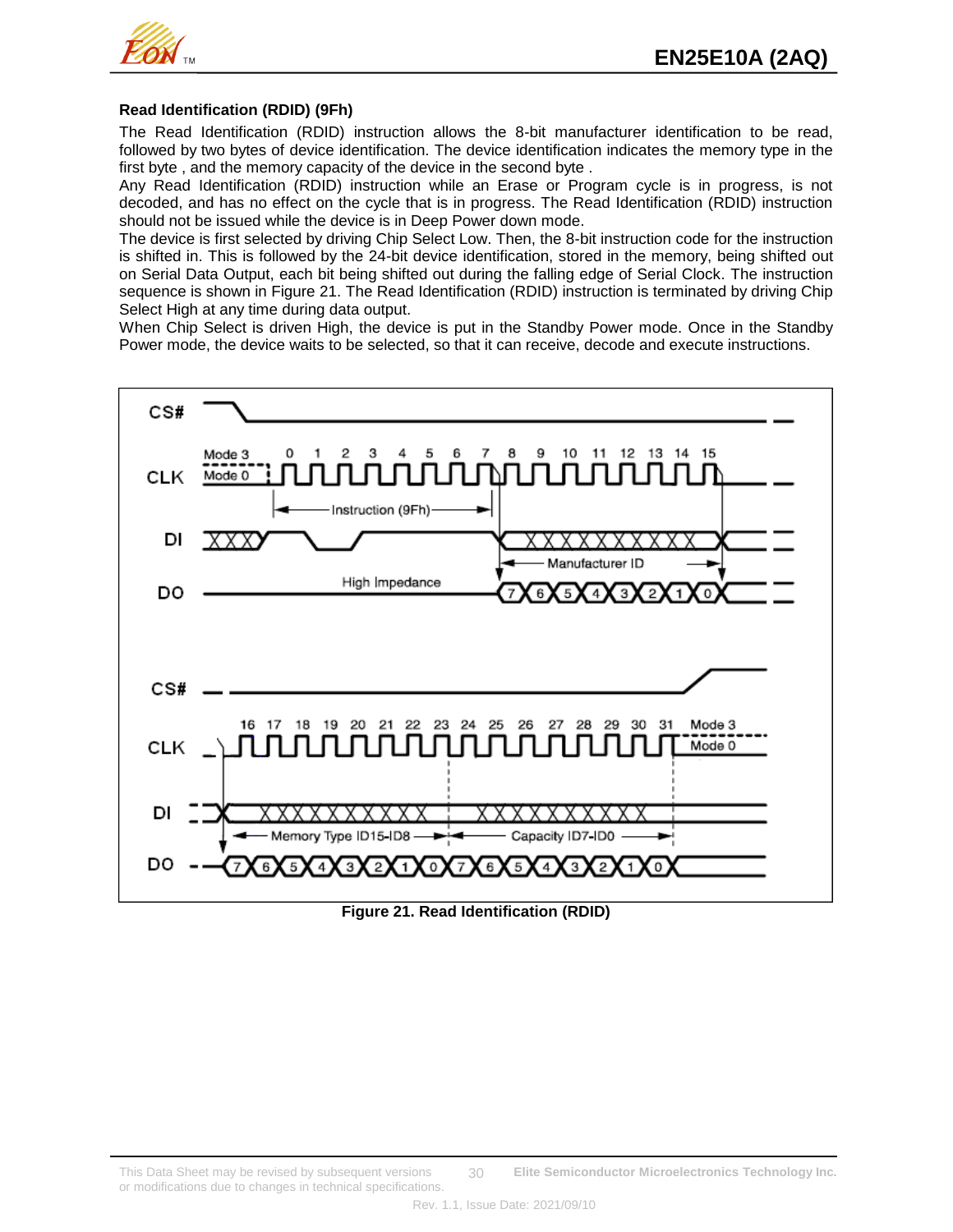

## **Power-up Timing**

All functionalities and DC specifications are specified for a  $V_{CC}$  ramp rate of greater than 1V per 100 ms. See Table 7 and Figure 22 for more information.



**Figure 22. Power-up Timing**

#### **Table 7. Power-Up Timing and Write Inhibit Threshold**

| Symbol                   | <b>Parameter</b>           | Min. | Unit |
|--------------------------|----------------------------|------|------|
| TPU-READ <sup>(1)</sup>  | VCC Min to Read Operation  | 100  | μs   |
| TPU-WRITE <sup>(1)</sup> | VCC Min to Write Operation | 100  | μs   |

**Note:**

1. This parameter is measured only for initial qualification and after a design or process change that could affect this parameter.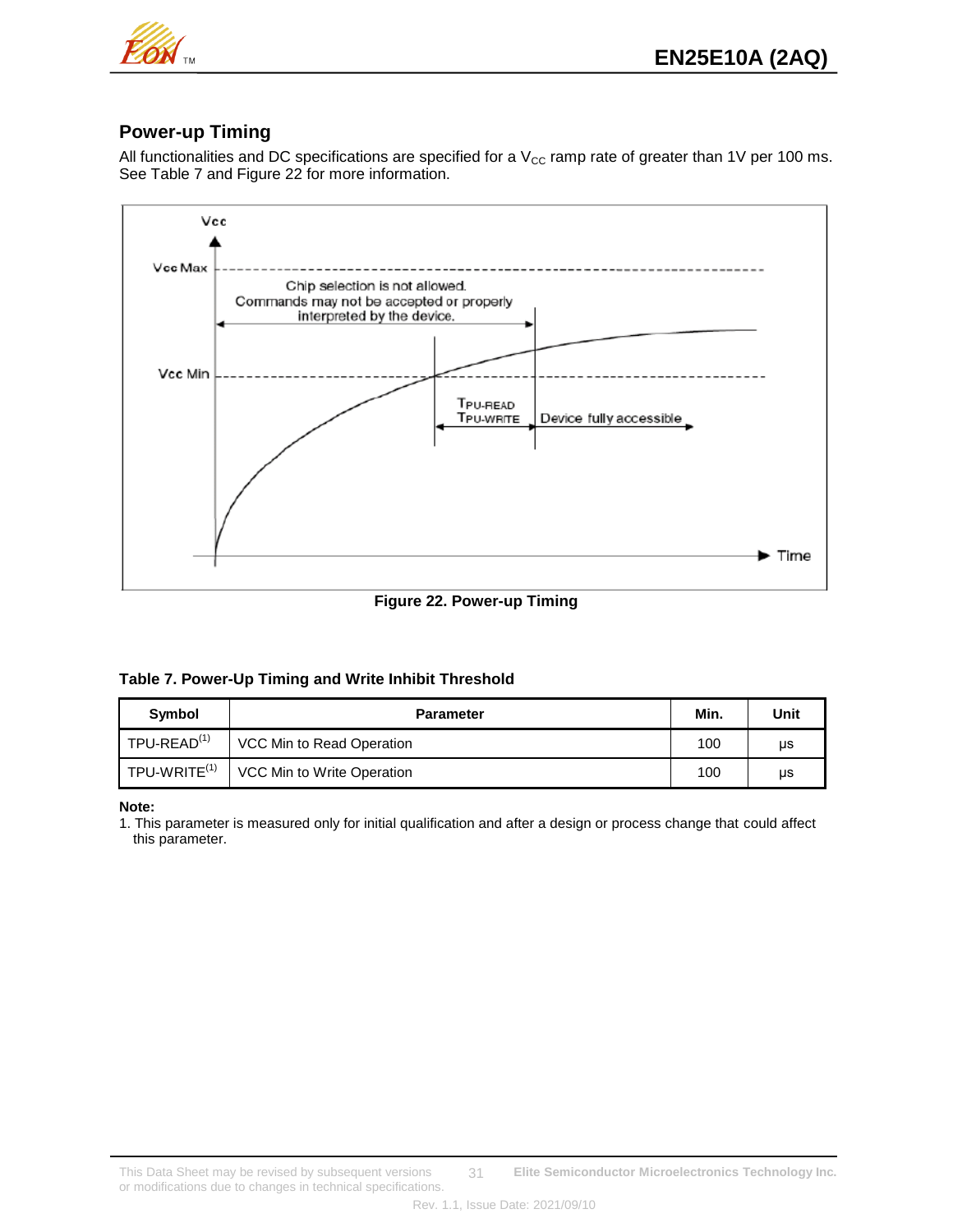

# **INITIAL DELIVERY STATE**

The device is delivered with the memory array erased: all bits are set to 1 (each byte contains FFh). The Status Register contains 00h (all Status Register bits are 0).

## **Table 8. DC Characteristics**

 $(T_A = -40^{\circ}C \text{ to } 85^{\circ}C; V_{CC} = 2.3-3.6V)$ 

| Symbol          | <b>Parameter</b>                    | <b>Test Conditions</b>                                                            | Min.                     | Typ.           | Max.                 | Unit   |
|-----------------|-------------------------------------|-----------------------------------------------------------------------------------|--------------------------|----------------|----------------------|--------|
| Iцг             | Input Leakage Current               |                                                                                   |                          | 1              | ±2                   | μA     |
| $I_{LO}$        | Output Leakage Current              |                                                                                   |                          | 1              | ± 2                  | μA     |
| $I_{CC1}$       | <b>Standby Current</b>              | $CS# = V_{CC}$ , $V_{IN} = V_{SS}$ or $V_{CC}$                                    | ٠                        | 1              | 20                   | μA     |
| $I_{CC2}$       | Deep Power-down Current             | $CS# = V_{CC}$ , $V_{IN} = V_{SS}$ or $V_{CC}$                                    | ٠                        | 1              | 20                   | μA     |
|                 |                                     | CLK = 0.1 $V_{CC}$ / 0.9 $V_{CC}$ at<br>104MHz, $DQ = open$                       |                          | 5              | 10                   | mA     |
| $I_{CC3}$       | <b>Operating Current (READ)</b>     | CLK = $0.1 V_{CC} / 0.9 V_{CC}$ at 104MHz<br>for Dual Output Read,<br>$DQ = open$ |                          | $\overline{7}$ | 13                   | mA     |
| $I_{CC4}$       | Operating Current (PP)              | $CS# = V_{CC}$                                                                    | $\overline{\phantom{0}}$ | 9              | 20                   | mA     |
| $I_{CC5}$       | Operating Current (WRSR /<br>WRSR4) | $CS# = V_{CC}$                                                                    |                          |                | 12                   | mA     |
| $I_{CC6}$       | Operating Current (SE)              | $CS# = V_{CC}$                                                                    | $\blacksquare$           | 9              | 20                   | mA     |
| $I_{CC7}$       | Operating Current (BE)              | $CS# = V_{CC}$                                                                    | ٠                        | 9              | 20                   | mA     |
| $V_{IL}$        | Input Low Voltage                   |                                                                                   | $-0.5$                   |                | $0.2$ $V_{CC}$       | $\vee$ |
| V <sub>IH</sub> | Input High Voltage                  |                                                                                   | $0.7V_{CC}$              |                | $V_{\text{CC}}$ +0.4 | $\vee$ |
| Vol             | <b>Output Low Voltage</b>           | $I_{OL}$ =100 µA, $V_{CC}$ = $V_{CC}$ Min.                                        |                          |                | 0.3                  | $\vee$ |
| $V_{OH}$        | Output High Voltage                 | $I_{OH} = -100 \mu A$ , $V_{CC} = V_{CC}$ Min.                                    | $V_{CC}$ -0.2            |                |                      | V      |

#### **Note:**

1. Erase current measure on all cells = '0' state.

## **Table 9. AC Measurement Conditions**

| Symbol | <b>Parameter</b>                        | Min. | Max.                                           | Unit |
|--------|-----------------------------------------|------|------------------------------------------------|------|
| $C_L$  | Load Capacitance                        |      | 30                                             | рF   |
|        | Input Rise and Fall Times               |      | 5                                              | ns   |
|        | Input Pulse Voltages                    |      | $0.2$ V <sub>cc</sub> to $0.8$ V <sub>cc</sub> |      |
|        | Input Timing Reference Voltages         |      | $0.3$ V <sub>cc</sub> to $0.7$ V <sub>cc</sub> |      |
|        | <b>Output Timing Reference Voltages</b> |      | $V_{\rm CC}$ / 2                               |      |



## **Figure 23. AC Measurement I/O Waveform**

This Data Sheet may be revised by subsequent versions **Elite Semiconductor Microelectronics Technology Inc.** or modifications due to changes in technical specifications. 32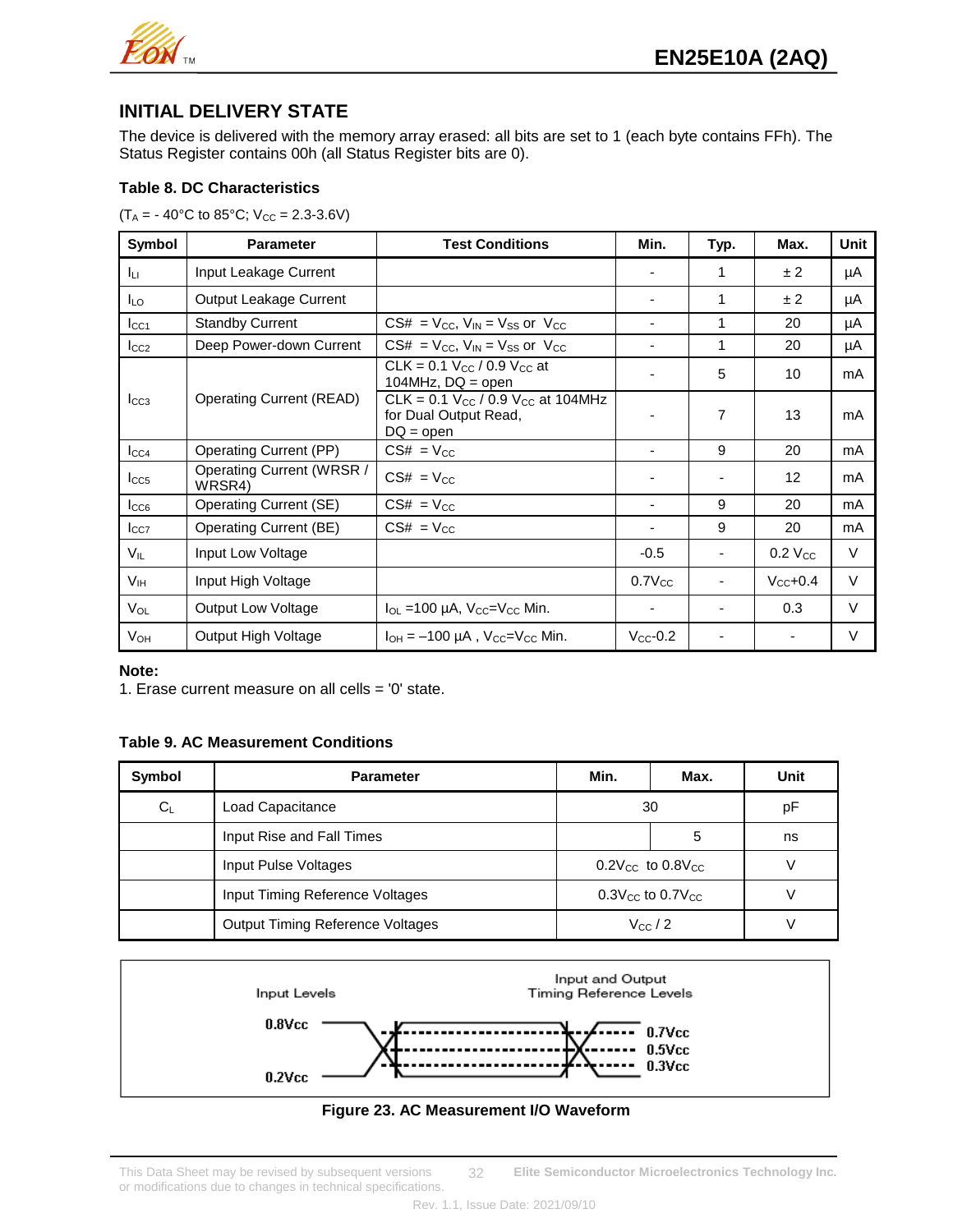

## **Table 10. AC Characteristics**

| $(T_A = -40^{\circ}C \text{ to } 85^{\circ}C; V_{CC} = 2.3-3.6V)$ |  |  |  |  |  |  |
|-------------------------------------------------------------------|--|--|--|--|--|--|
|-------------------------------------------------------------------|--|--|--|--|--|--|

| <b>Symbol</b>                                 | Alt              | <b>Parameter</b>                                              |                              | <b>Min</b>                   | <b>Typ</b>                   | Max                      | Unit       |
|-----------------------------------------------|------------------|---------------------------------------------------------------|------------------------------|------------------------------|------------------------------|--------------------------|------------|
|                                               | $f_{\rm C}$      | Clock Frequency for all                                       | $2.7V \leq V_{CC} \leq 3.6V$ | D.C.                         |                              | 104                      | <b>MHz</b> |
| $F_R$                                         |                  | other instruction                                             | $2.3V \le V_{CC} < 2.7V$     | D.C                          |                              | 86                       | <b>MHz</b> |
| $f_{\mathsf{R}}$                              |                  | Clock Frequency for Read Data instruction (03h)               |                              | D.C.                         |                              | 50                       | <b>MHz</b> |
| $t_{CH}$ <sup>1</sup>                         |                  | Serial Clock High Time                                        | $2.7V \leq V_{CC} \leq 3.6V$ | 3.5                          |                              |                          | ns         |
|                                               |                  |                                                               | $2.3V \le V_{CC} < 2.7V$     | 4                            |                              |                          | ns         |
| $t_{CL}$ <sup>1</sup>                         |                  | Serial Clock Low Time                                         | $2.7V \leq V_{CC} \leq 3.6V$ | 3.5                          | $\overline{\phantom{a}}$     | $\overline{\phantom{a}}$ | ns         |
|                                               |                  |                                                               | $2.3V \le V_{CC} < 2.7V$     | 4                            |                              |                          | ns         |
| $t_{CLCH}^2$                                  |                  | Serial Clock Rise Time (Slew Rate)                            |                              | 0.1                          |                              |                          | V/ns       |
| $t_{CHCL}^2$                                  |                  | Serial Clock Fall Time (Slew Rate)                            |                              | 0.1                          |                              |                          | V/ns       |
| t <sub>SLCH</sub>                             | t <sub>css</sub> | CS# Active Setup Time (Relative to CLK)                       |                              | 5                            | $\overline{\phantom{m}}$     |                          | ns         |
| t <sub>CHSH</sub>                             |                  | CS# Active Hold Time (Relative to CLK)                        |                              | 5                            | $\overline{\phantom{a}}$     | $\blacksquare$           | ns         |
| tshch                                         |                  | CS# Not Active Setup Time (Relative to CLK)                   |                              | 5                            |                              |                          | ns         |
| $t_{\text{CHSL}}$                             |                  | CS# Not Active Hold Time (Relative to CLK)                    |                              | 5                            |                              |                          | ns         |
| t <sub>SHSL</sub>                             | t <sub>CSH</sub> | CS# High Time                                                 | 30                           |                              |                              | ns                       |            |
| $t_{SHQZ}^2$                                  | t <sub>DIS</sub> | Output Disable Time                                           |                              |                              | 6                            | ns                       |            |
| $t_{\text{CLQX}}$                             | t <sub>HO</sub>  | Output Hold Time                                              | 0                            | $\blacksquare$               | $\blacksquare$               | ns                       |            |
| t <sub>DVCH</sub>                             | tpsu             | Data In Setup Time                                            | $\overline{c}$               | $\qquad \qquad \blacksquare$ | $\overline{\phantom{a}}$     | ns                       |            |
| t <sub>CHDX</sub>                             | t <sub>DH</sub>  | Data In Hold Time                                             |                              | 5                            |                              |                          | ns         |
|                                               |                  | Output Valid from CLK                                         | $2.7V \leq V_{CC} \leq 3.6V$ | $\overline{\phantom{a}}$     | $\overline{\phantom{a}}$     | 8                        | ns         |
|                                               | tv               | for 30 pF                                                     | $2.3V \le V_{CC} < 2.7V$     | $\blacksquare$               |                              | 10                       | ns         |
| t <sub>CLQV</sub>                             |                  | Output Valid from CLK                                         | $2.7V \leq V_{CC} \leq 3.6V$ | $\overline{\phantom{a}}$     |                              | 6                        | ns         |
|                                               |                  | for $15$ pF                                                   | $2.3V \le V_{CC} < 2.7V$     | $\blacksquare$               | $\overline{\phantom{0}}$     | 8                        | ns         |
| $t_{\text{WHSL}}^3$                           |                  | Write Protect Setup Time before CS# Low                       |                              | 20                           |                              |                          | ns         |
| $t_{\mathsf{SHWL}}^{\mathsf{3}}$              |                  | Write Protect Hold Time after CS# High                        |                              | 100                          | $\overline{\phantom{a}}$     | $\blacksquare$           | ns         |
| $t_{DP}^2$                                    |                  | CS# High to Deep Power-down Mode                              |                              | $\overline{\phantom{a}}$     | $\overline{\phantom{m}}$     | 3                        | μs         |
| ${\ensuremath{{\mathsf{t}_\mathsf{RES1}}}^2}$ |                  | CS# High to Standby Mode without Electronic<br>Signature read |                              | $\blacksquare$               | $\qquad \qquad \blacksquare$ | 3                        | μs         |
| ${\rm t_{RES2}}^2$                            |                  | CS# High to Standby Mode with Electronic<br>Signature read    |                              |                              |                              | 1.8                      | μs         |
| tw                                            |                  | <b>Write Status Register</b>                                  | $2.7V \leq V_{CC} \leq 3.6V$ | $\blacksquare$               | 4                            | 30                       | ms         |
|                                               |                  | Cycle Time                                                    | $2.3V \le V_{CC} < 2.7V$     |                              | 10                           | 50                       | ms         |
| t <sub>PP</sub>                               |                  | Page Programming                                              | $2.7V \leq V_{CC} \leq 3.6V$ | $\overline{\phantom{a}}$     | 0.6                          | 3                        | ms         |
|                                               |                  | Time                                                          | $2.3V \le V_{CC} < 2.7V$     | $\overline{\phantom{a}}$     | 0.9                          | 5                        | ms         |
| t <sub>SE</sub>                               |                  | Sector Erase Time                                             | $2.7V \leq V_{CC} \leq 3.6V$ |                              | 50                           | 300                      | ms         |
|                                               |                  | (4KB)                                                         | $2.3V \le V_{CC}$ < 2.7V     | $\overline{\phantom{a}}$     | 150                          | 1000                     | ms         |
| $t_{\text{HBE}}$                              |                  | 32KB Block Erase Time                                         | $2.7V \leq V_{CC} \leq 3.6V$ | $\overline{\phantom{a}}$     | 0.15                         | 1                        | s          |
|                                               |                  |                                                               | $2.3V \leq V_{CC} < 2.7V$    | $\overline{\phantom{a}}$     | 0.25                         | $\overline{2}$           | s          |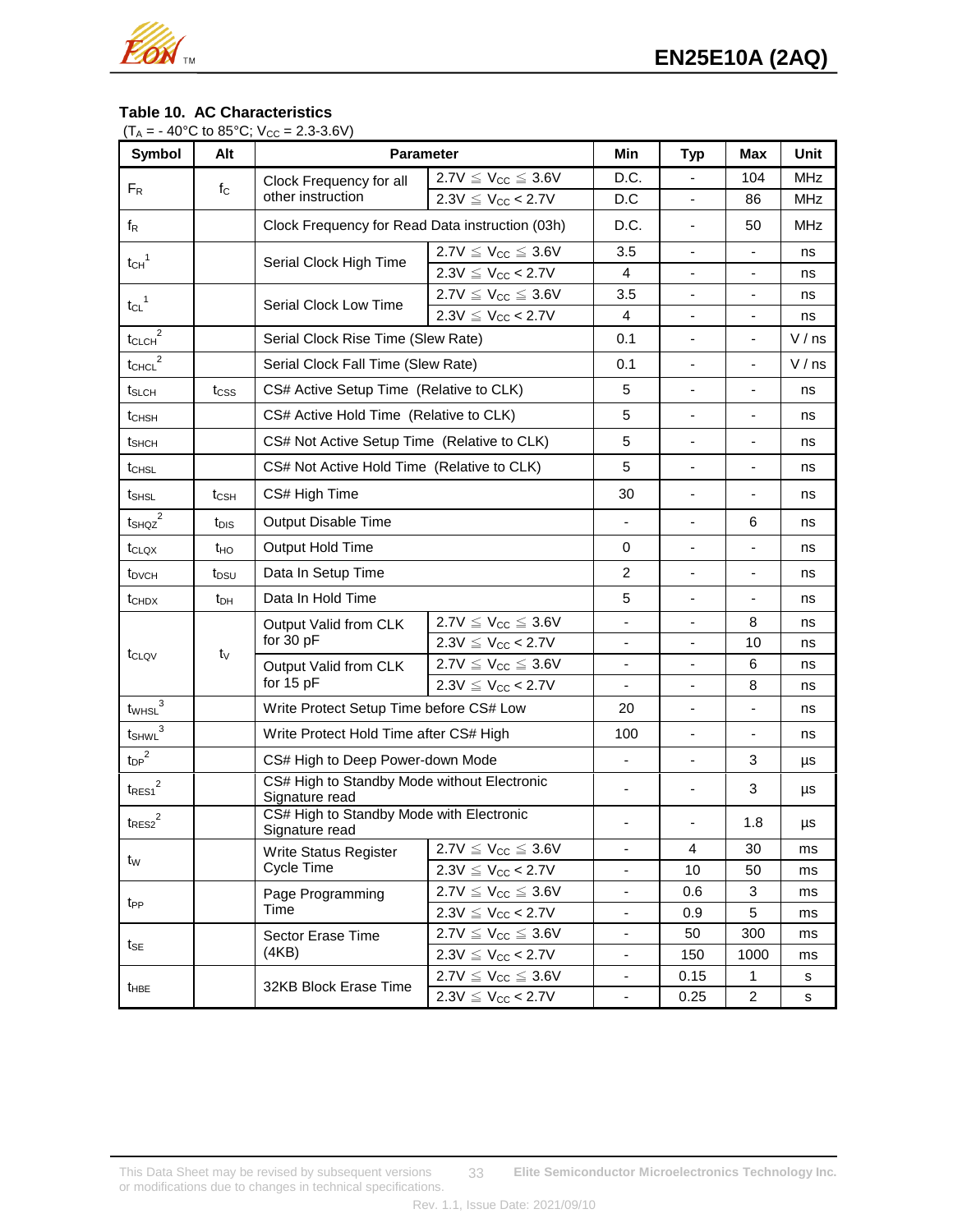

#### **Table 10. AC Characteristics- Continued**

| Symbol          | Alt | <b>Parameter</b>       |                                   |  | Typ                      | Max           | Unit |
|-----------------|-----|------------------------|-----------------------------------|--|--------------------------|---------------|------|
|                 |     | 64KB Block Erase Time  | $2.7V \leq V_{CC} \leq 3.6V$      |  | 0.3                      | $\mathcal{P}$ | s    |
| t <sub>BE</sub> |     |                        | $2.3V \le V_{CC} < 2.7V$          |  | 0.4                      | 3             | S    |
| t <sub>CE</sub> |     | Chip Erase Time        | $2.7V \leq V_{CC} \leq 3.6V$      |  | 0.7                      | 4             | s    |
|                 |     |                        | $2.3V \le V_{CC} < 2.7V$          |  | 0.9                      | 6             | s    |
|                 |     | Software Reset Latency | $WIP =$ write operation           |  | $\overline{\phantom{0}}$ | 28            | μs   |
| tsr             |     |                        | $WIP = not in write$<br>operation |  | $\overline{\phantom{0}}$ | 0             | μs   |

#### **Note:**

1.  $t_{CH} + t_{CL}$  must be greater than or equal to 1/  $t_{C}$ <br>2. Value quaranteed by characterization, not 1009

Value guaranteed by characterization, not 100% tested in production.



**Figure 24. Serial Output Timing**



#### **Figure 25. Input Timing**

This Data Sheet may be revised by subsequent versions **Elite Semiconductor Microelectronics Technology Inc.** or modifications due to changes in technical specifications. 34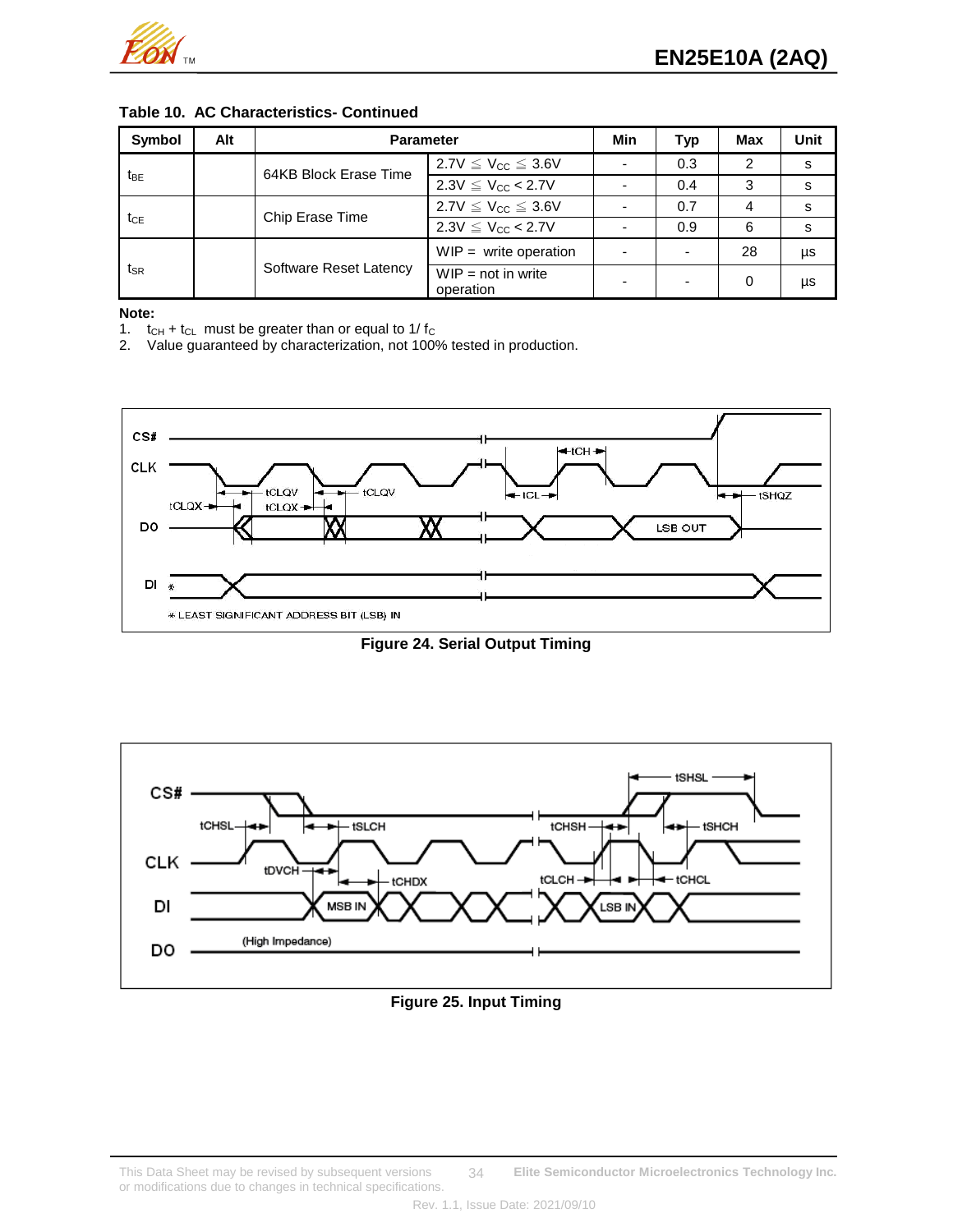



**Figure 26. Write Protect setup and hold timing during WRSR when SRP = 1**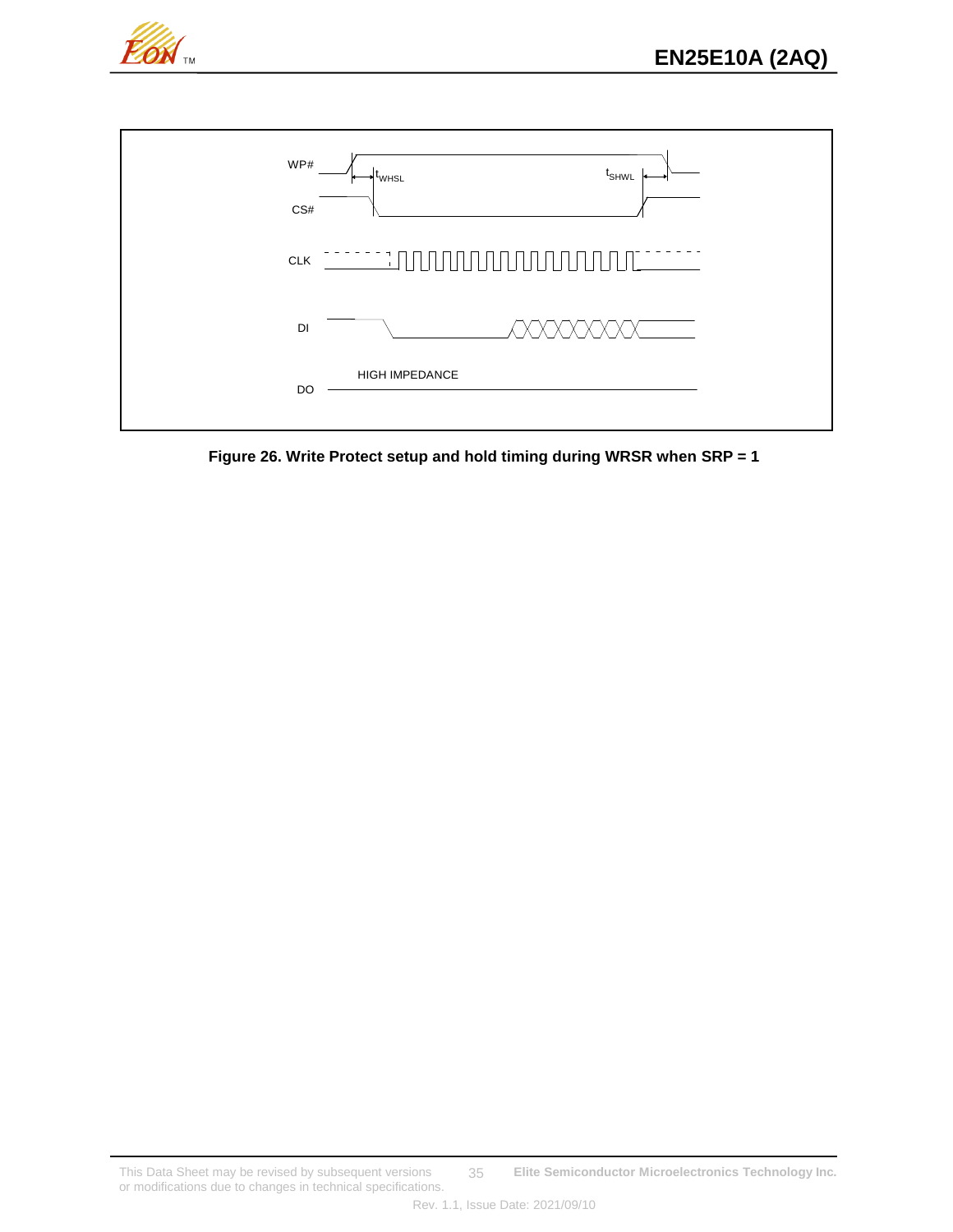

## **ABSOLUTE MAXIMUM RATINGS**

Stresses above the values so mentioned above may cause permanent damage to the device. These values are for a stress rating only and do not imply that the device should be operated at conditions up to or above these values. Exposure of the device to the maximum rating values for extended periods of time may adversely affect the device reliability.

| <b>Parameter</b>                                               | Value            | Unit |
|----------------------------------------------------------------|------------------|------|
| Storage Temperature                                            | $-65$ to $+150$  | °C   |
| Output Short Circuit Current <sup>1</sup>                      | 200              | mA   |
| Input and Output Voltage (with respect to ground) <sup>2</sup> | $-0.5$ to $+4.0$ |      |
| y cc                                                           | $-0.5$ to $+4.0$ |      |

**Note:**

- 1. No more than one output shorted at a time. Duration of the short circuit should not be greater than one second.
- 2. Minimum DC voltage on input or I/O pins is -0.5V. During voltage transitions, inputs may undershoot  $V_{SS}$  to -1.0V for periods of up to 50ns and to -2.0 V for periods of up to 20ns. See figure below. Maximum DC voltage on output and I/O pins is  $V_{CC}$  + 0.5V. During voltage transitions, outputs may overshoot to  $V_{CC}$  + 1.5V for periods up to 20ns. See figure below.

# **RECOMMENDED OPERATING RANGES** <sup>1</sup>

| <b>Parameter</b>                                 | Value            | Unit |
|--------------------------------------------------|------------------|------|
| Ambient Operating Temperature Industrial Devices | -40 to 85        | °C   |
| Operating Supply Voltage V <sub>CC</sub>         | Full: 2.3 to 3.6 |      |

#### **Note:**

1. Recommended Operating Ranges define those limits between which the functionality of the device is guaranteed.



Maximum Negative Overshoot Waveform Maximum Positive Overshoot Waveform

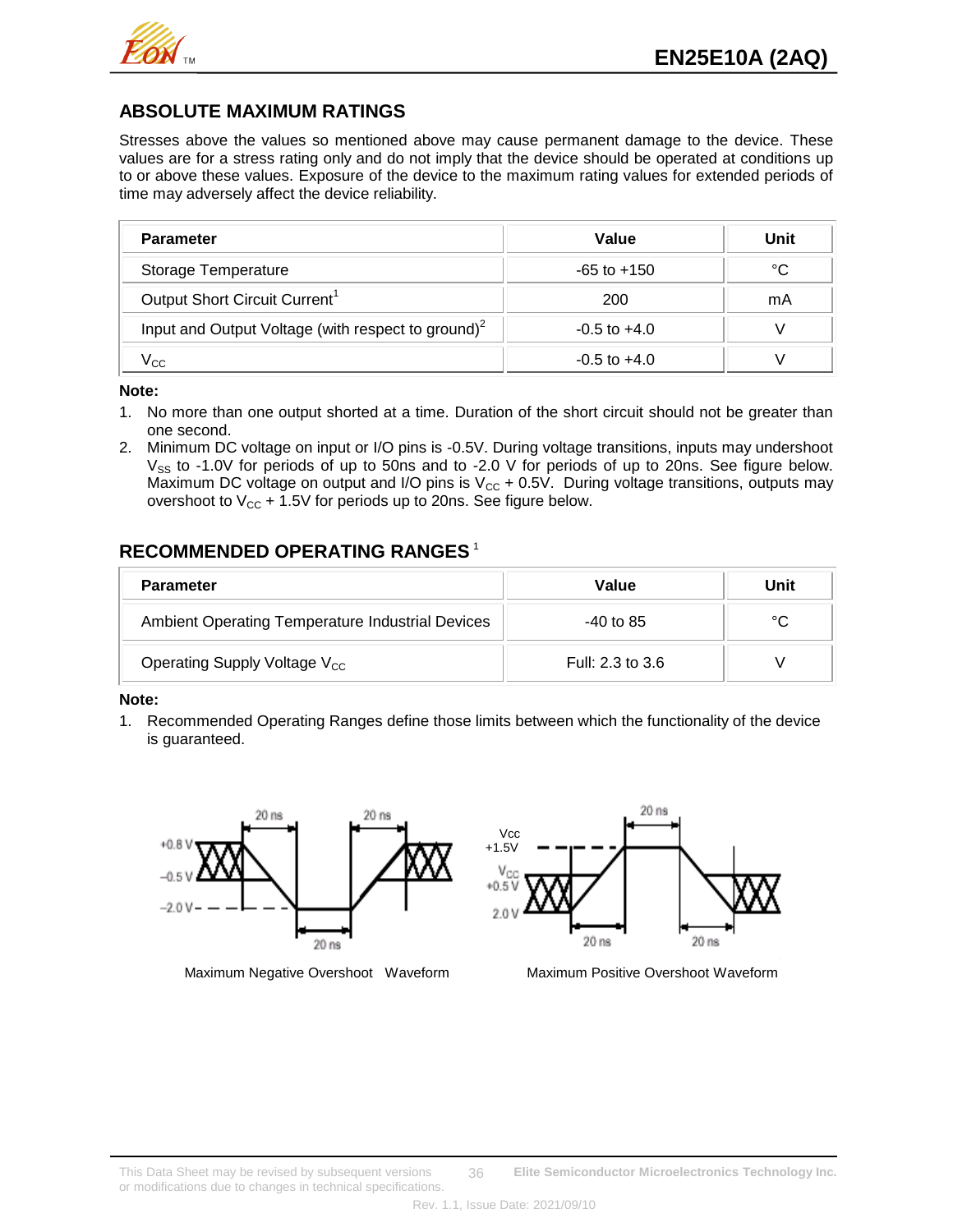

## **Table 11. CAPACITANCE**

 $(V_{CC} = 2.3 - 3.6V)$ 

| <b>Parameter Symbol</b> | <b>Parameter Description</b> | <b>Test Setup</b>    | Max | Unit |  |
|-------------------------|------------------------------|----------------------|-----|------|--|
| UN                      | Input Capacitance            | $V_{IN} = 0$         |     | рF   |  |
| UOUT                    | <b>Output Capacitance</b>    | $V_{\text{OUT}} = 0$ |     | рF   |  |

**Note**: Sampled only, not 100% tested, at  $T_A = 25^{\circ}C$  and a frequency of 20MHz.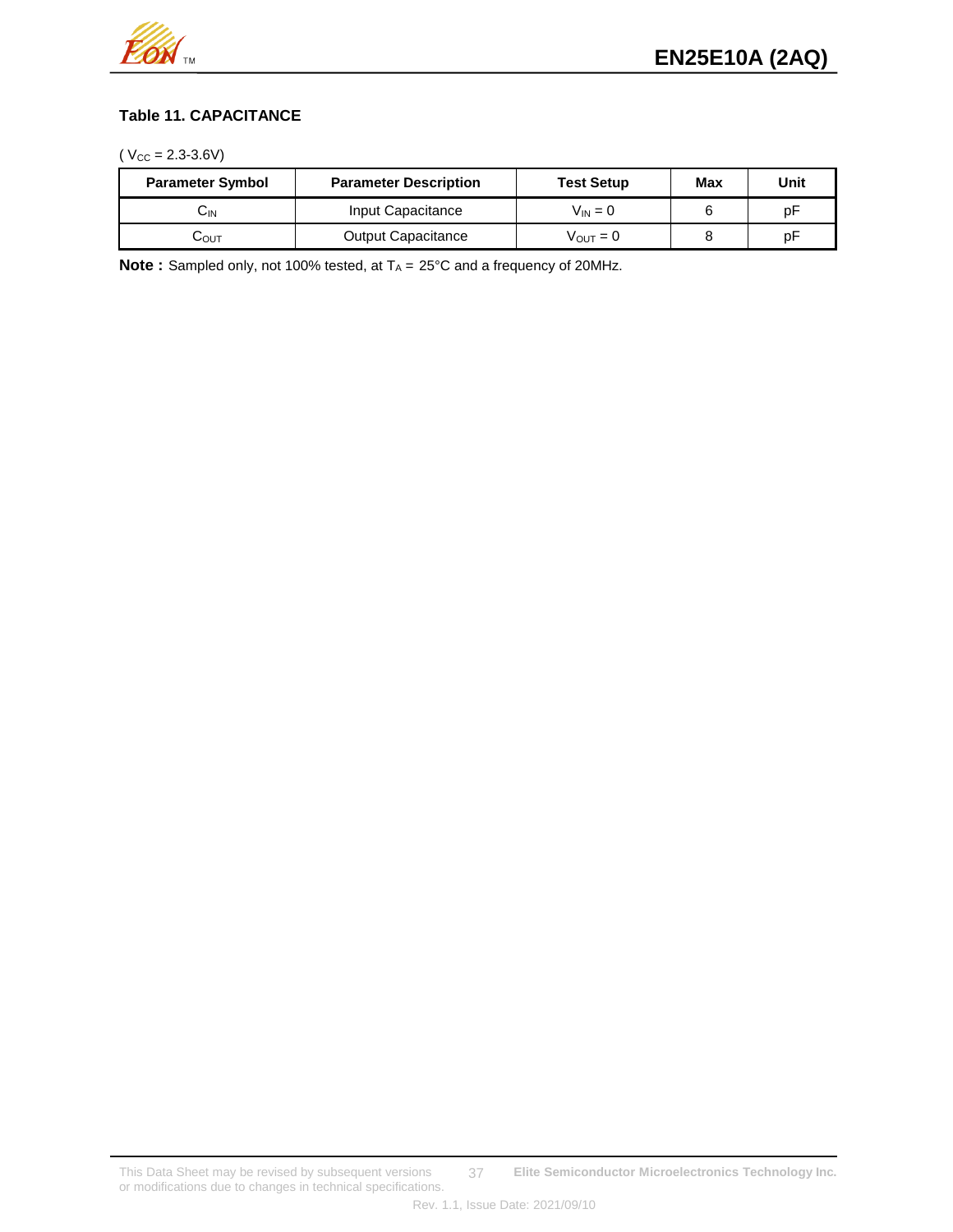

# **PACKAGE MECHANICAL**

**Figure 27. SOP 8 ( 150 mil )**



| <b>Symbol</b>  | Dimension in mm |             |      | Dimension in inch |             |            | Dimension in mm |             |                 | Dimension in inch |             |             |             |
|----------------|-----------------|-------------|------|-------------------|-------------|------------|-----------------|-------------|-----------------|-------------------|-------------|-------------|-------------|
|                | Min             | <b>Norm</b> | Max  | Min               | <b>Norm</b> | <b>Max</b> | Symbol          | Min         | <b>Norm</b>     | <b>Max</b>        | Min         | <b>Norm</b> | <b>Max</b>  |
| A              | 1.35            | 1.60        | 1.75 | 0.053             | 0.063       | 0.069      | D               | 4.80        | 4.90            | 5.00              | 0.189       | 0.193       | 0.197       |
| $A_1$          | 0.10            | 0.15        | 0.25 | 0.004             | 0.006       | 0.010      | Е               | 3.80        | 3.90            | 4.00              | 0.150       | 0.154       | 0.157       |
| A <sub>2</sub> | 1.25            | 1.45        | 1.55 | 0.049             | 0.057       | 0.061      |                 | 0.40        | 0.66            | 0.86              | 0.016       | 0.026       | 0.034       |
| b              | 0.33            | 0.406       | 0.51 | 0.013             | 0.016       | 0.020      | e               |             | <b>1.27 BSC</b> |                   |             | 0.050 BSC   |             |
| c              | 0.19            | 0.203       | 0.25 | 0.0075            | 0.008       | 0.010      | L <sub>1</sub>  | 1.00        | 1.05            | 1.10              | 0.039       | 0.041       | 0.043       |
| н              | 5.80            | 6.00        | 6.20 | 0.228             | 0.236       | 0.244      | θ               | $0^{\circ}$ | ---             | $8^{\circ}$       | $0^{\circ}$ | $- - -$     | $8^{\circ}$ |

**Controlling dimension : millimenter**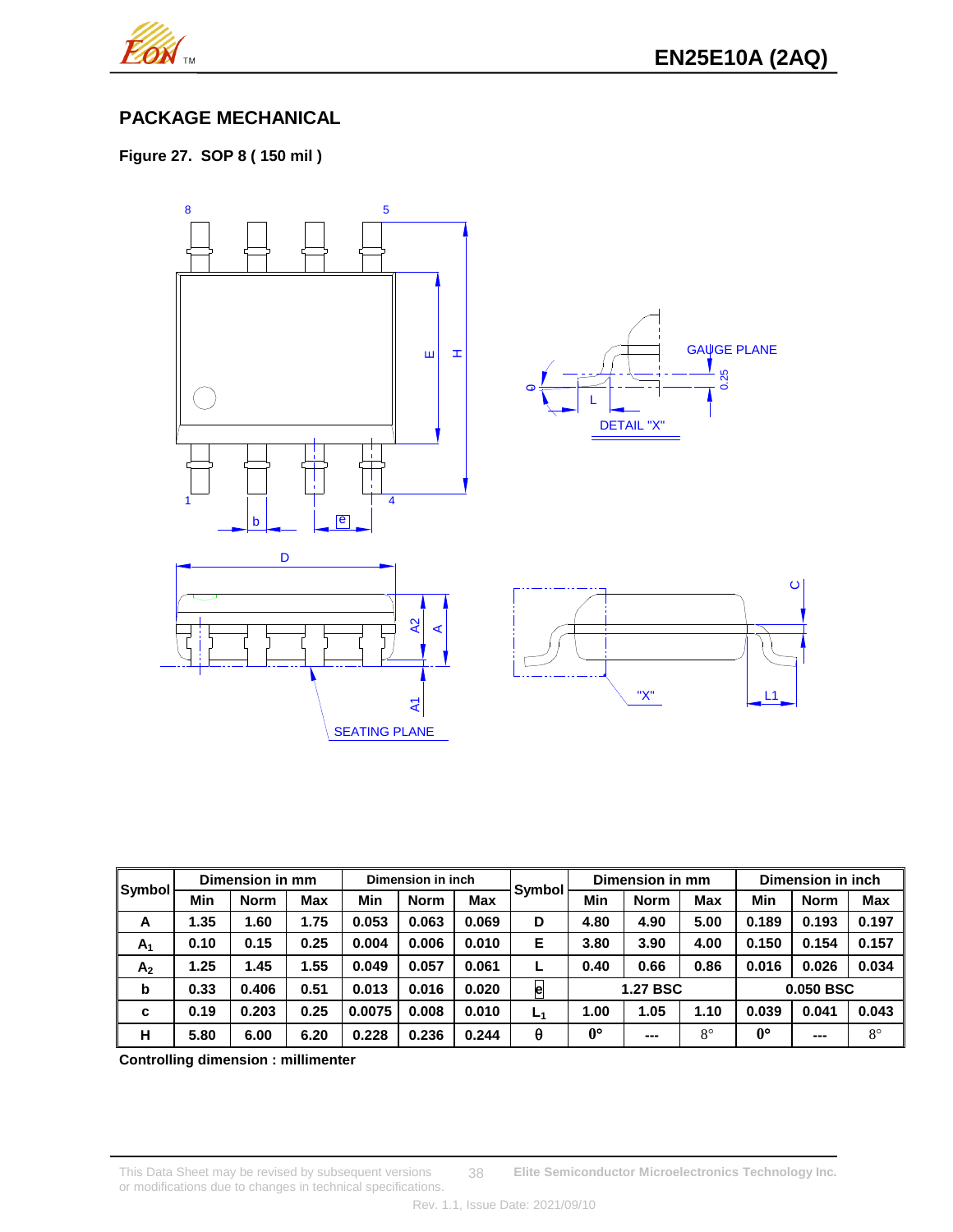

## **Figure 28. USON (8L 2x3x0.45mm)**



| <b>Symbol</b>  | Dimension in mm |       |      |  |  |  |
|----------------|-----------------|-------|------|--|--|--|
|                | Min.            | Norm. | Max. |  |  |  |
| A              | 0.40            | 0.45  | 0.50 |  |  |  |
| A <sub>1</sub> | 0.00            |       | 0.05 |  |  |  |
| A2             | 0.152 REF       |       |      |  |  |  |
| b              | 0.20            | 0.25  | 0.30 |  |  |  |
| D              | 2.90            | 3.00  | 3.10 |  |  |  |
| D <sub>1</sub> | 0.10            | 0.20  | 0.30 |  |  |  |
| Е              | 1.90            | 2.00  | 2.10 |  |  |  |
| E <sub>1</sub> | 1.50            | 1.60  | 1.70 |  |  |  |
| е              | 0.50 BSC        |       |      |  |  |  |
|                | 0.30            |       |      |  |  |  |
| L <sub>1</sub> | 0.40            | 0.45  | 0.50 |  |  |  |
| L2             |                 |       | 0.15 |  |  |  |

Controlling dimension: millimeter (Revision date : Dec 22 2016)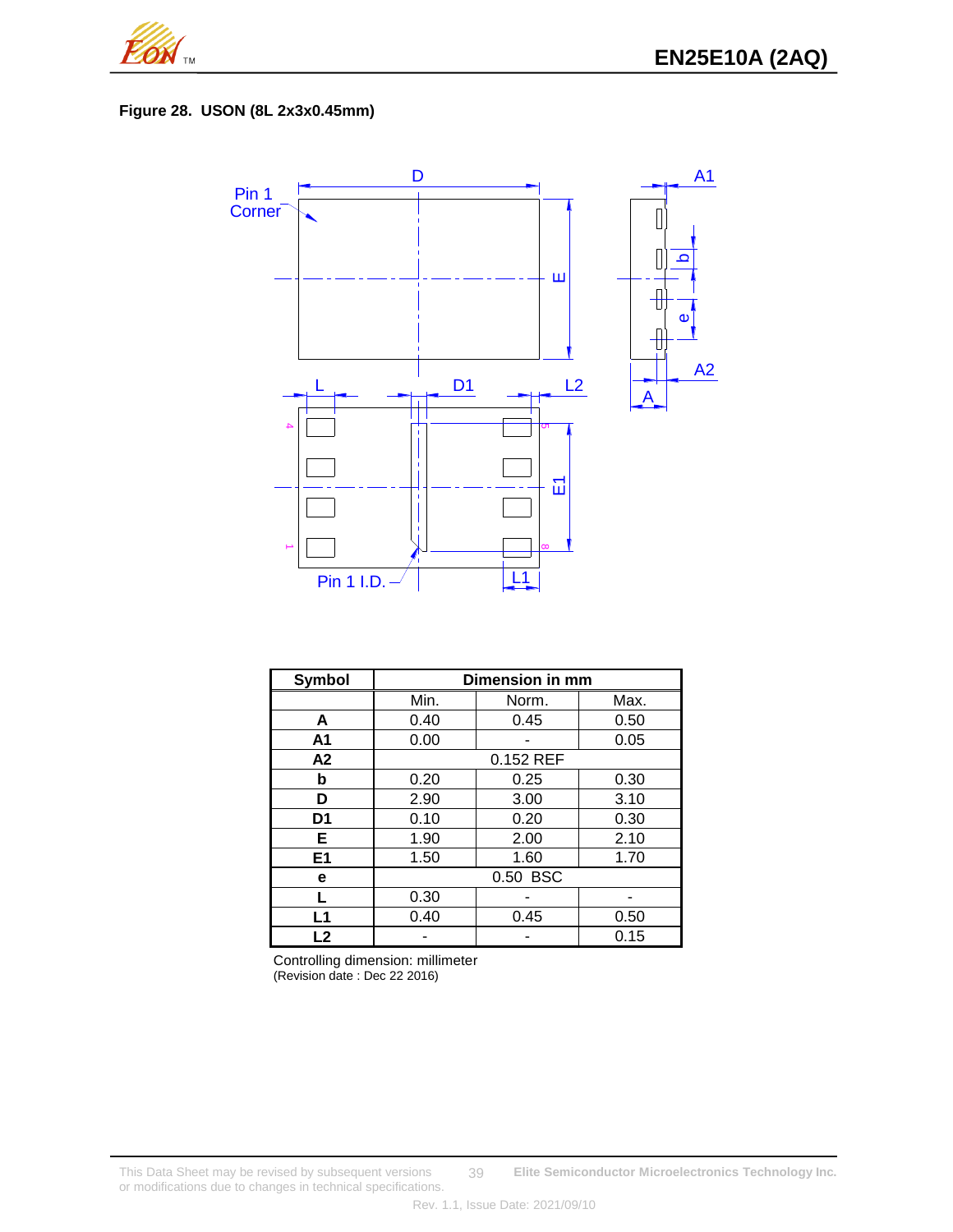

## **ORDERING INFORMATION**



 $A = version$  identifier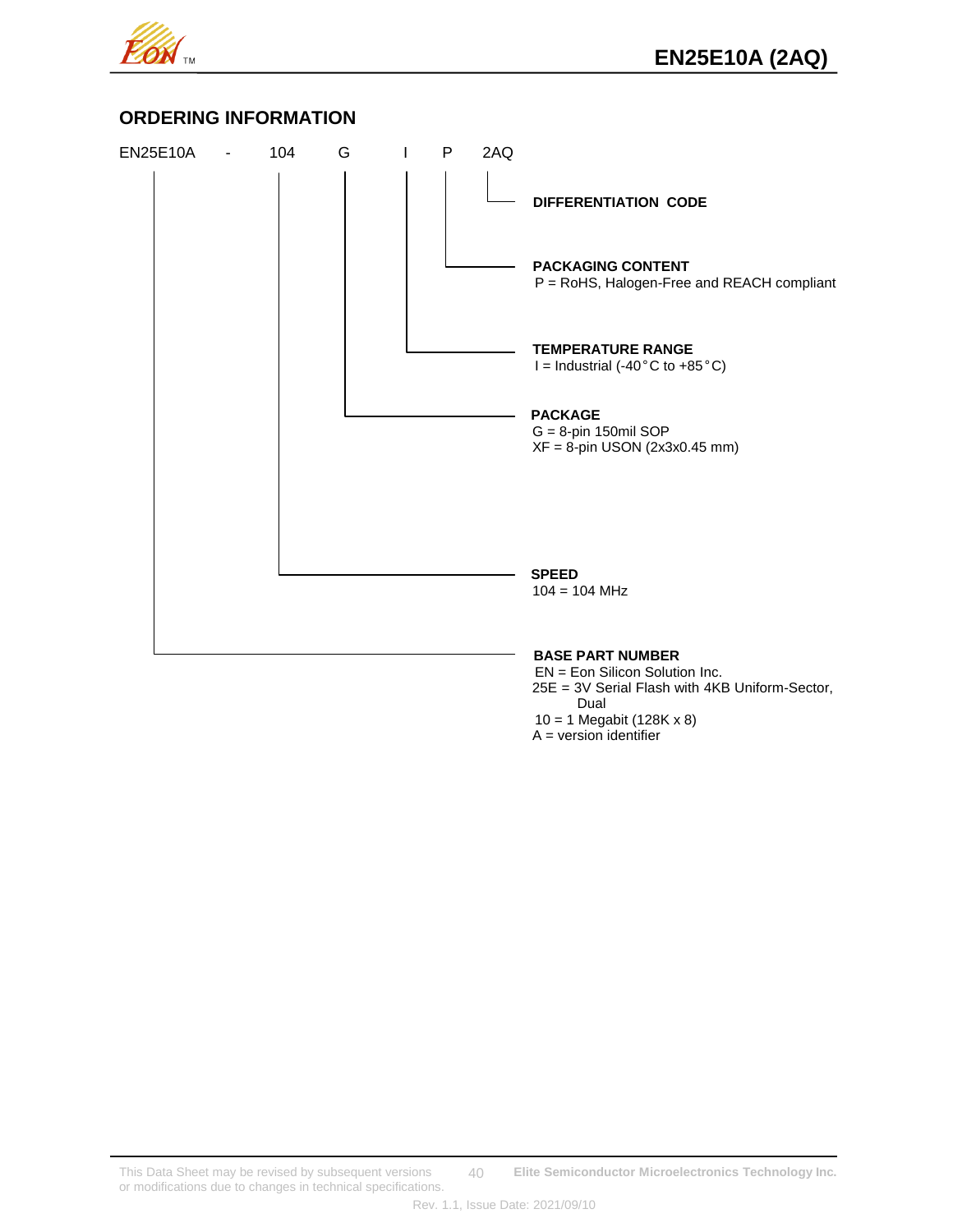

# **Revisions List**

| <b>Revision No</b> | <b>Description</b>                                                           | Date       |
|--------------------|------------------------------------------------------------------------------|------------|
| 1.0                | Initial Release                                                              | 2021/08/16 |
| 1.1                | 1. Modify the specification of tCE<br>2. Delete Plastic Packages Temperature | 2021/09/10 |